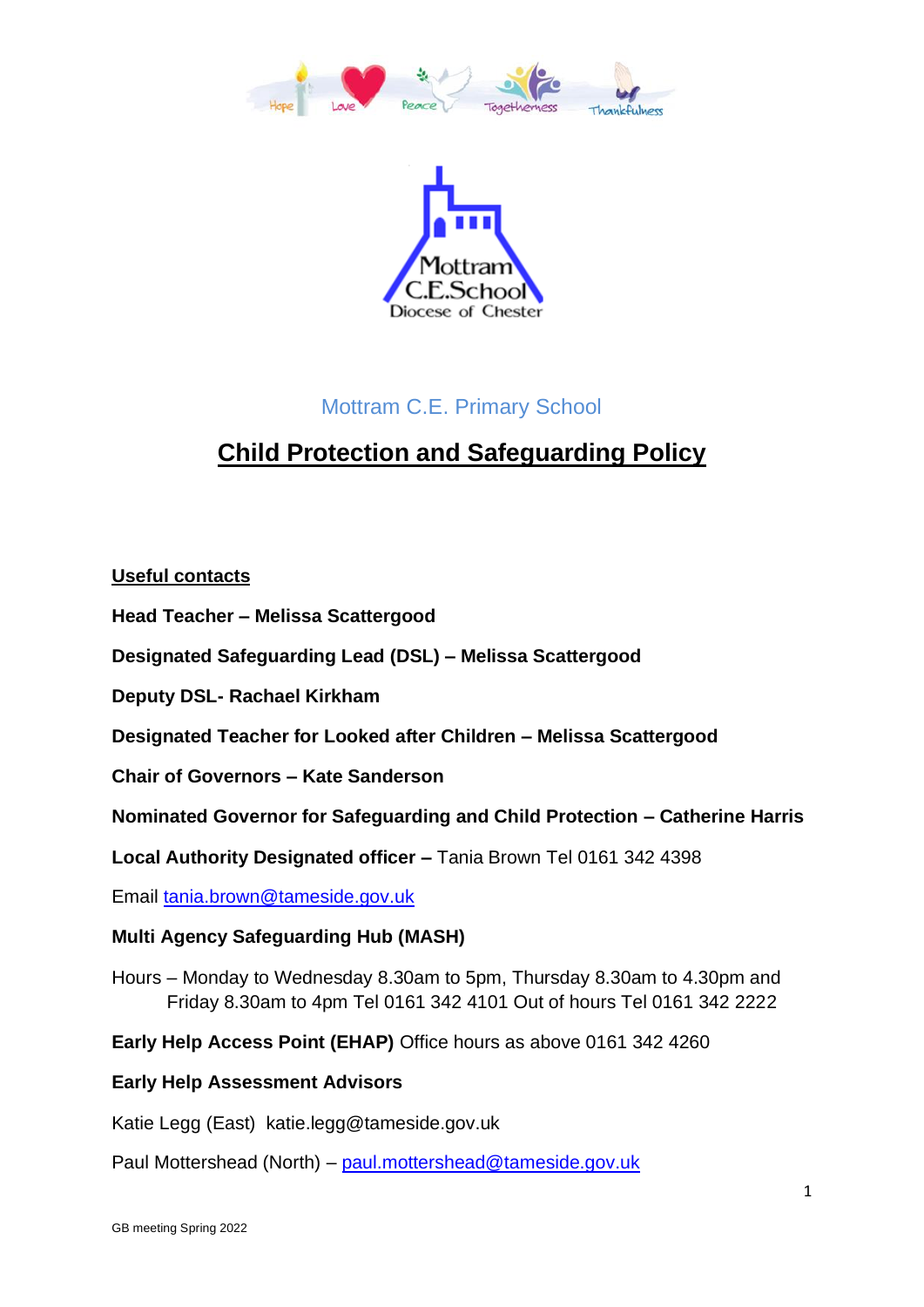

Ella McCalman (West) - ella.McCalman@tameside.gov.uk

\* South area currently has a vacancy, please contact one of the other EHA Advisors for support in the interim

## **Neighbourhood Co-Ordinators**

North (Ashton) Carol Baguley carol.baguely@tameside.gov.uk

- East (Stalybridge, Dukinfield and Mossley) Jacki Shirley jacki.shirley2@tameside.gov.uk
- South (Hyde, Hattersely and Longendale) Denise Thorley denise.thorley@tameside.gov.uk
- West (Denton, Droylsden and Audenshaw) Lauren Foster lauren.foster@tameside.gov.uk
- PVI's (Early Years Settings) Becky Kennedy Rebecca.kennedy@tameside.gov.uk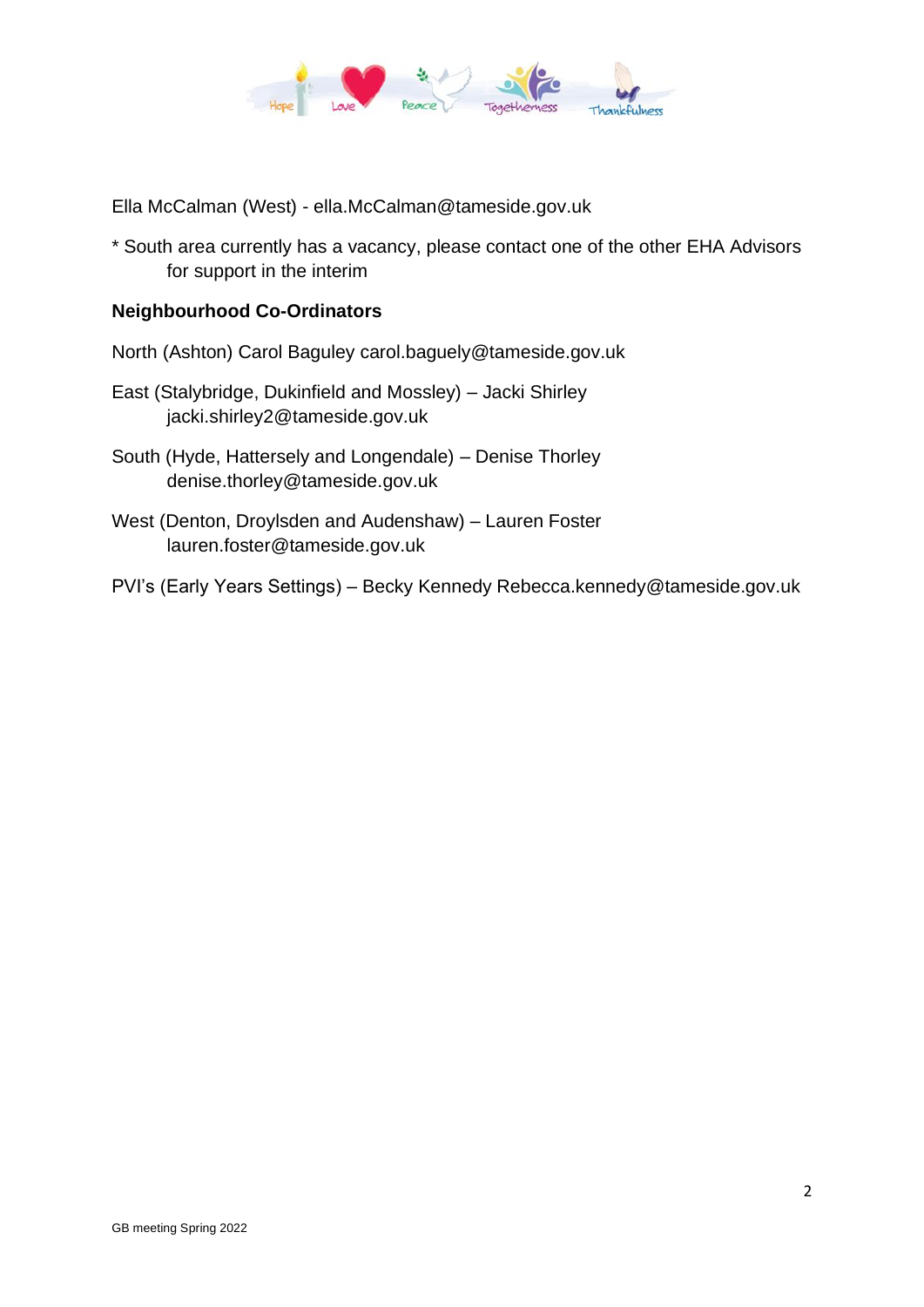

## **Index**

| 1.  |      |                                                                                |  |
|-----|------|--------------------------------------------------------------------------------|--|
| 2.  |      |                                                                                |  |
| 3.  |      |                                                                                |  |
| 4.  |      |                                                                                |  |
| 5.  |      |                                                                                |  |
|     |      |                                                                                |  |
|     |      |                                                                                |  |
|     |      |                                                                                |  |
| 6.  |      |                                                                                |  |
|     |      |                                                                                |  |
|     | 6.2  |                                                                                |  |
|     | 6.3  |                                                                                |  |
|     | 6.4  |                                                                                |  |
|     | 6.5  |                                                                                |  |
|     | 6.6  |                                                                                |  |
| 7.  |      |                                                                                |  |
| 8.  |      |                                                                                |  |
| 9.  |      | SAFER WORKFORCE AND MANAGING CONCERNS ABOUT OR ALLEGATIONS AGAINST STAFF       |  |
| 10. |      |                                                                                |  |
| 11. |      |                                                                                |  |
| 12. |      |                                                                                |  |
|     |      |                                                                                |  |
|     |      |                                                                                |  |
|     |      |                                                                                |  |
|     | 12.4 |                                                                                |  |
| 13. |      | CONTRACTORS, SERVICE AND ACTIVITY PROVIDERS AND WORK PLACEMENT PROVIDERS<br>20 |  |
| 14. |      |                                                                                |  |
| 15. |      |                                                                                |  |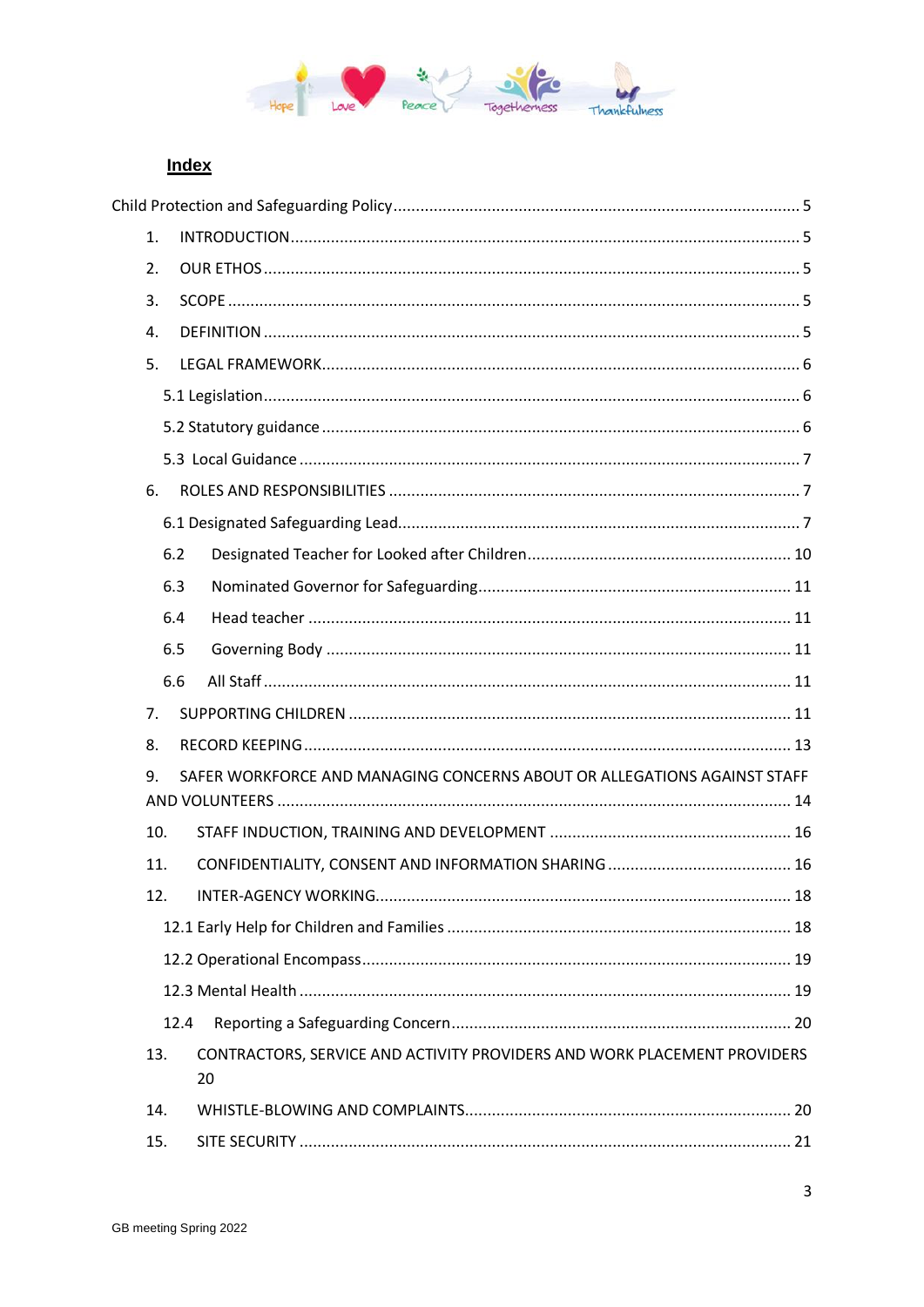

| 16. |  |  |  |  |
|-----|--|--|--|--|
| 17. |  |  |  |  |
| 18. |  |  |  |  |
|     |  |  |  |  |
|     |  |  |  |  |
|     |  |  |  |  |
|     |  |  |  |  |
|     |  |  |  |  |
|     |  |  |  |  |
|     |  |  |  |  |
|     |  |  |  |  |
|     |  |  |  |  |
|     |  |  |  |  |
|     |  |  |  |  |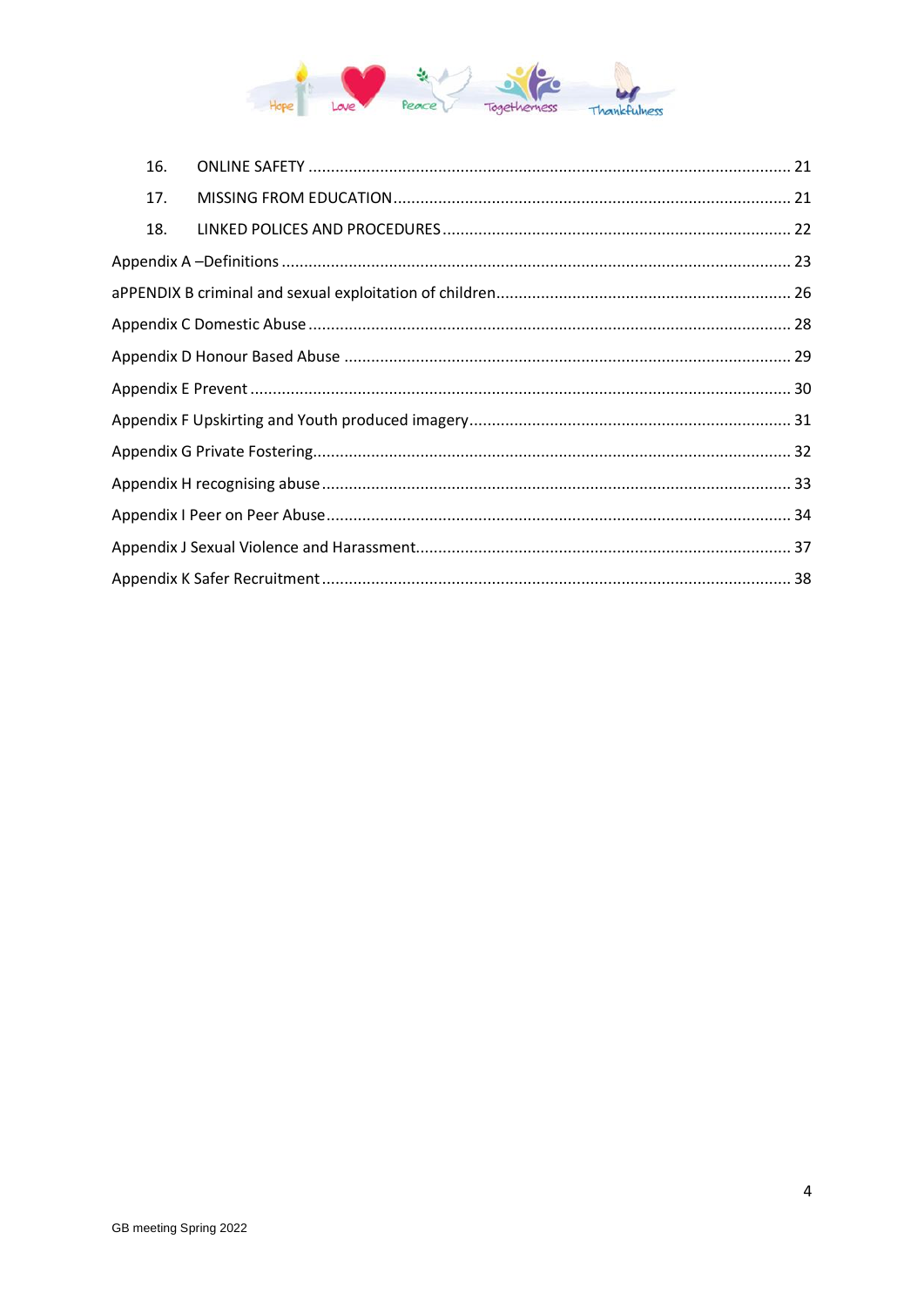

## **CHILD PROTECTION AND SAFEGUARDING POLICY**

## <span id="page-4-0"></span>**1. INTRODUCTION**

Safeguarding children is everyone's responsibility. Everyone who comes into contact with children and families has a role to play.

Our pupils' welfare is our paramount concern. The governing body will ensure that our Mottram C.E. Primary School will safeguard and promote the welfare of pupils and work together with other agencies to ensure that we have adequate arrangements to identify, assess and support those children who are suffering or likely to suffer harm.

At Mottram C.E. Primary School we are a community and all those directly connected, staff members, governors, parents, carers, families and pupils, have an essential role to play in making it safe and secure.

### <span id="page-4-1"></span>**2. OUR ETHOS**

At Mottram C.E. Primary School we aim to provide a caring, positive, safe and stimulating environment that promotes the social, physical and moral development of the individual child.

We recognise the importance of providing an environment within our setting that will help children feel safe and respected. We recognise the importance of enabling children to talk openly and to feel confident that they will be listened to.

We recognise that all adults within our Mottram C.E. Primary School, including permanent, temporary and supply staff, volunteers and governors, have a full and active part to play in protecting our pupils from harm.

We will work with parents/carers to build an understanding of our responsibilities to ensure the welfare of all children, including the need for referrals to other agencies in some situations.

## <span id="page-4-2"></span>**3. SCOPE**

In line with the law, this policy defines a child as anyone under the age of 18 years.

This policy applies to all members of staff in our setting, including all permanent, temporary, support and supply staff, governors, volunteers, contractors and external service or activity providers.

## <span id="page-4-3"></span>**4. DEFINITION**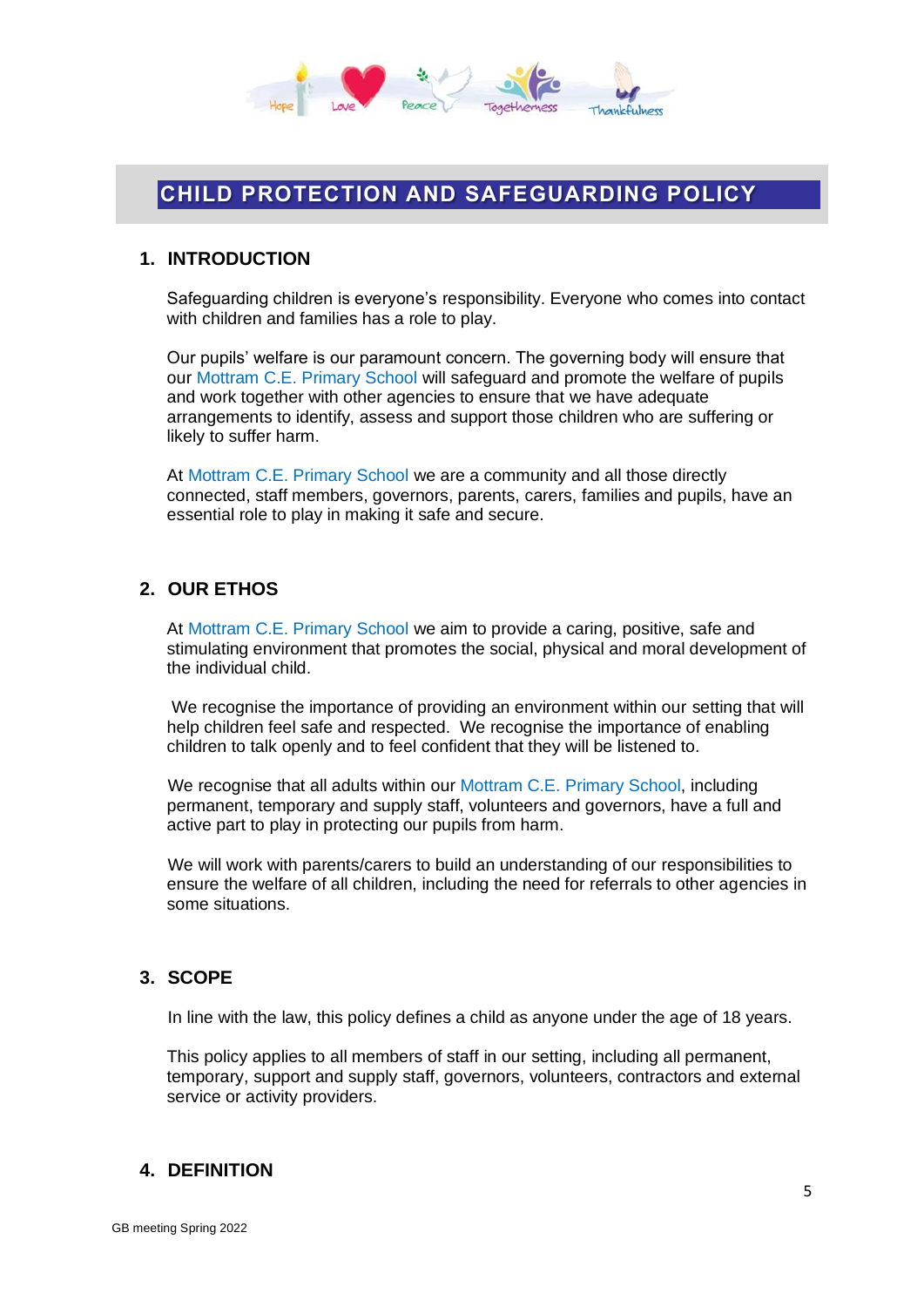

For the purpose of this policy, Mottram C.E. Primary School will define safeguarding and protecting the welfare of children as:

- Protecting children from maltreatment.
- Preventing the impairment of children's mental and physical health or development.
	- (Development being defined in Working Together to Safeguard Children 2018 as Physical, intellectual, emotional, social or behavioural development)
- Ensuring that children grow up in circumstances consistent with the provision of safe and effective care.
- Taking action to enable all children to have the best outcomes.
- Further information around definitions of abuse can be found in Appendix A

## <span id="page-5-0"></span>**5. LEGAL FRAMEWORK**

This policy will have consideration for, and be in compliance with, the following Legislation and statutory guidance:

## <span id="page-5-1"></span>**5.1 Legislation**

Children Act 1989 Children Act 2004 Children and Social care Act 2017 Education Act 2002 Education (Health Standards) (England) Regulations 2003 Equality Act 2010 GDPR May 2018 Protection of Freedoms Act 2012 Safeguarding Vulnerable Groups Act 2006 School Staffing (England) Regulations 2009, as amended The Education (School Teachers' Appraisal) (England) Regulations 2012 (as amended) The Children and Families Act 2014 The Sexual Offences Act 2003

## <span id="page-5-2"></span>**5.2 Statutory guidance**

DfE (2018) 'Working Together to Safeguard Children DfE (2020) 'Keeping Children Safe in Education DfE (2015) 'What to do if you're worried a child is being abused' DfE (2018) 'Information sharing advice for safeguarding practitioners' DfE (2018) 'Disqualification under the Childcare Act' 2006 DfE (2015) 'The Prevent duty: Departmental advice for schools and childcare providers' Ofsted's Education Inspection Framework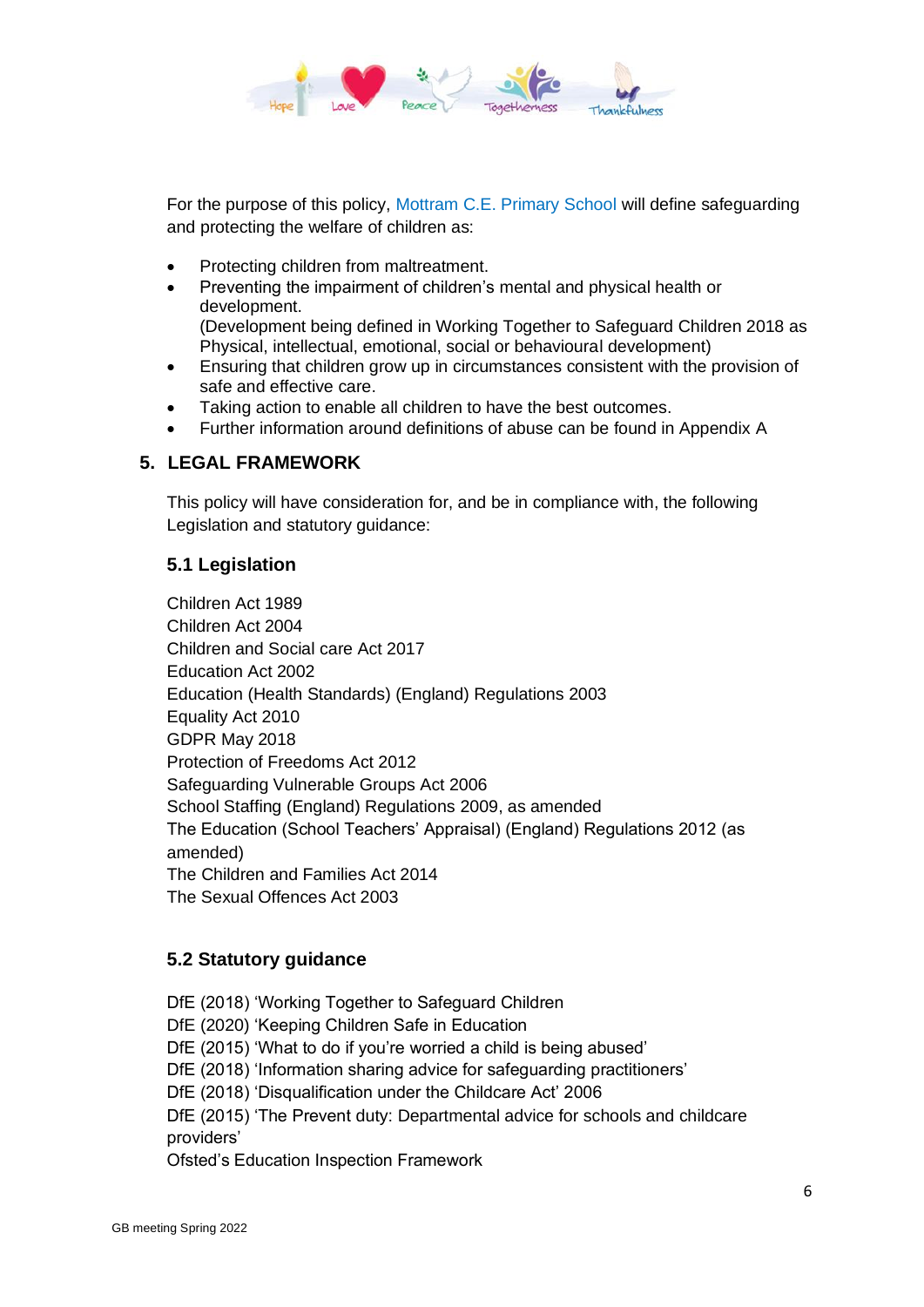

Supplementary Guidance COVID-19 Safeguarding in schools and colleges and other providers

## <span id="page-6-0"></span>**5.3 Local Guidance**

Greater Manchester Safeguarding Partnership guidance Tameside Safeguarding Children Partnership - Thresholds for Assessment

### <span id="page-6-1"></span>**6. ROLES AND RESPONSIBILITIES**

#### <span id="page-6-2"></span>**6.1 Designated Safeguarding Lead**

The lead person with overall responsibility for child protection and safeguarding is the Designated Safeguarding Lead (**DSL), Melissa Scattergood and the deputy DSL is Rachael Kirkham.** The DSL (and any deputies) are most likely to have a complete safeguarding picture and be the most appropriate people to advise on safeguarding concerns. It is the head teacher and Governing body's responsibility to appoint a suitable DSL

The role of the DSL includes:

#### **MANAGING REFERRALS** – the DSL will:

Refer all cases of suspected abuse to Multi Agency Safeguarding Hub (MASH) and to the Police if a crime may have been committed.

Liaise with the head teacher about safeguarding issues relating to individual children, especially ongoing enquiries under section 47 of the Children Act 1989.

Act as a source of support, advice and expertise to staff members on matters of child protection and safeguarding.

If early help is appropriate the DSL will generally lead on liaising with other agencies and setting up an inter-agency assessment. They will monitor any cases referred to early help and consider referral through MASH to children's services where the situation does not improve (See section 12 on inter agency working on process of making a safeguarding referral).

Refer cases to the Channel programme where there is a radicalisation concern as required (see appendix E for further information on Prevent).

Refer cases where a person is dismissed or left due to risk/harm to a child to the Disclosure and Barring Service as required.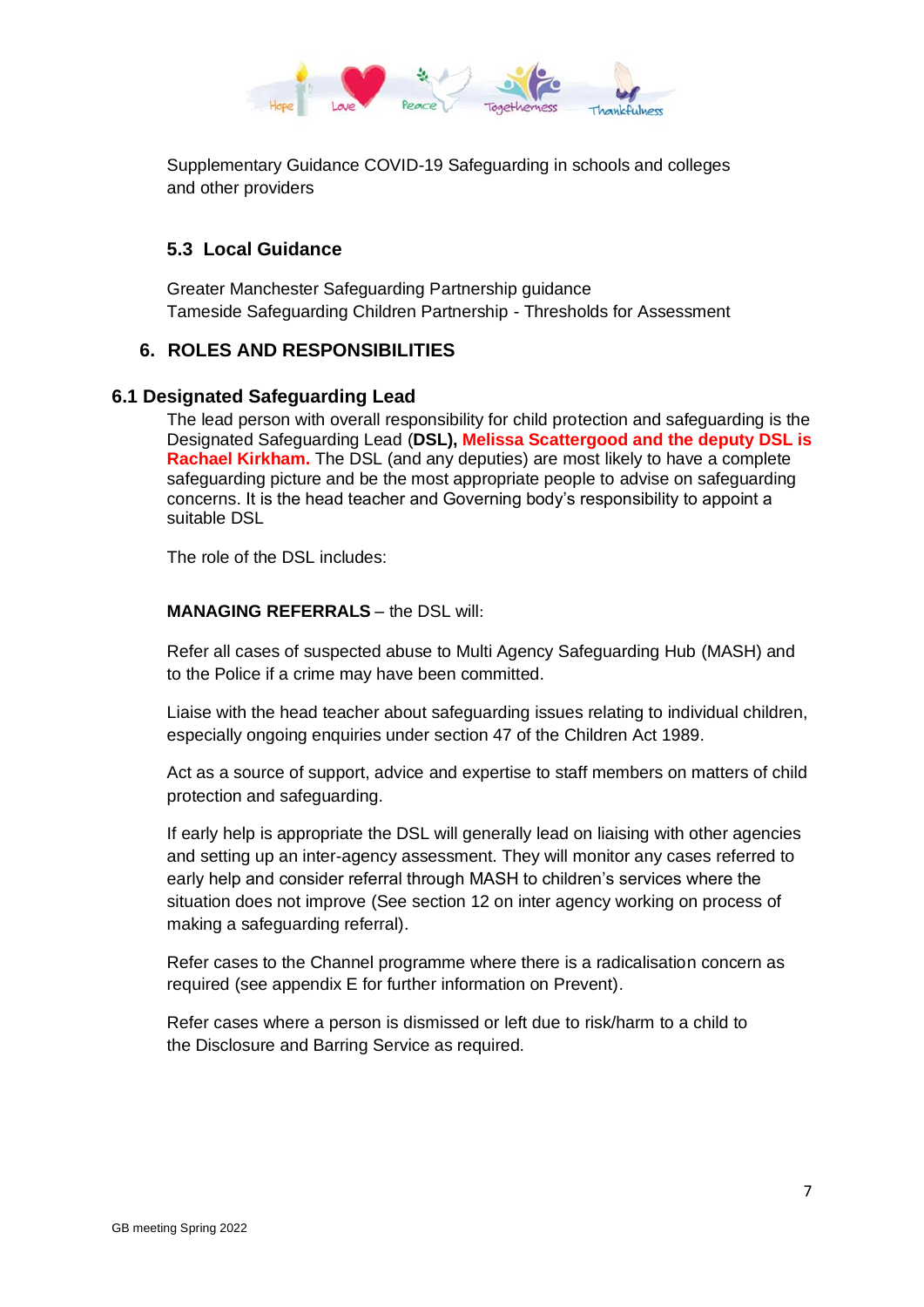

#### **RECORD KEEPING** – the DSL will:

Ensure a stand-alone file is created as necessary for children with safeguarding concerns.

Maintain a chronology of significant incidents for each child with safeguarding concerns.

Ensure such records are kept confidentially and securely and separate from the child's educational record.

When a child leaves our educational establishment, the DSL will make contact with the DSL at the new educational establishment and will ensure that the child protection file is forwarded to the receiving educational establishment in an appropriately agreed manner. We will retain evidence to demonstrate how the file has been transferred; this may be in the form of a written confirmation of receipt from the receiving educational establishment and/or evidence of recorded delivery. Consideration will be given as to whether it will be appropriate to share any information with the new school in advance of the child leaving.

## **INTER-AGENCY WORKING AND INFORMATION SHARING – the DSL will:**

Cooperate with Children's Social Care for enquiries under section 47 of the Children Act 1989.

Attend, or ensure other relevant staff members attend, child protection conferences, core group meetings and other multi-agency meetings, as required.

Liaise with other agencies working with the child, share information as appropriate and contribute to assessments.

The DSL will ensure that they have details of social workers and virtual school head teachers for all children who are cared for who attend their school

The DSL will know the local arrangements for private fostering (see appendix G for further details)

New safeguarding partners and child death review partner arrangements are in place in Tameside. Tameside Safeguarding Children Partnership (TSCP) has three safeguarding partners (the local authority; the clinical commissioning group and the chief officer of police)they will make arrangements to work together with appropriate relevant agencies to safeguard and promote the welfare of local children, including identifying and responding to their needs. The DSL will ensure they are aware of local policies and procedures promoted by the TSCP.

## **DSL TRAINING**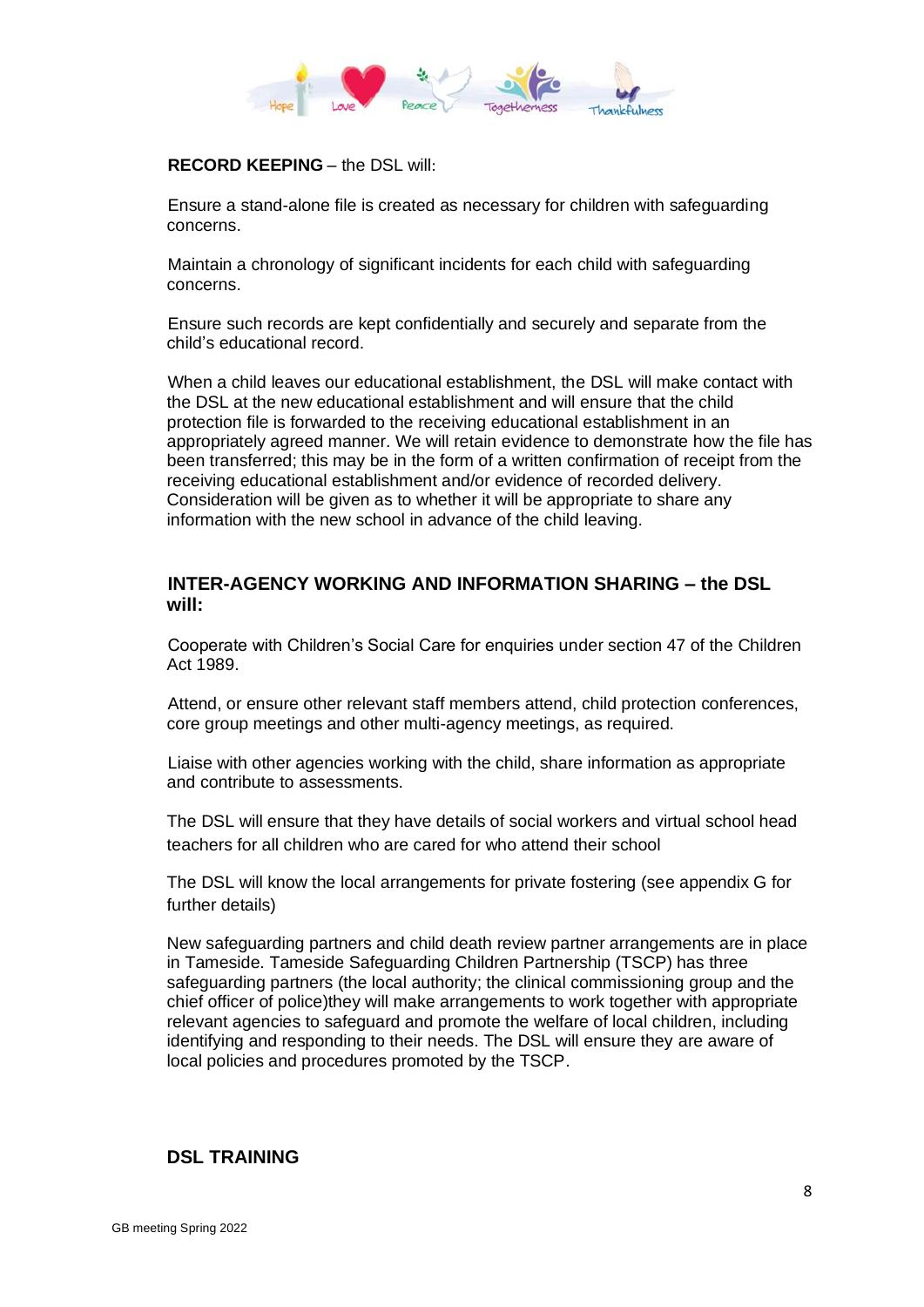

Undertake appropriate training, **updated at least every two years**, and update knowledge and skills at least annually in order to:

Be able to recognise signs of abuse and how to respond to them, including special circumstances such as child sexual exploitation, female genital mutilation, fabricated or induced illness (See appendix A, B, D for further details on definitions and Appendix H for recognising signs of abuse).

Be aware of responsibilities under the Prevent duty (see appendix E for further details).

Understand the assessment process for providing early help and intervention, e.g. the Tameside Safeguarding Children Partnership Threshold guidance and tools and the early help planning processes (see section 12 for more details on inter-agency working).

Have a working knowledge of how the local authority conducts initial and review child protection case conferences and contribute effectively to these.

Be alert to the specific needs of children in need (as specified in section 17 of the Children Act 1989), those with special educational needs, pregnant teenagers and young carers.

Ensure each member of staff has access to and understands the educational establishment's safeguarding and child protection policy and procedures, including providing induction on these matters to new staff members.

Organise whole-educational establishment child protection training for all staff members regularly and provide updates at least annually. Ensure staff members who miss the training receive it by other means, e.g. by joining another educational establishment's training.

Ensure the educational establishment allocates time and resources every year for relevant staff members to attend training.

Encourage a culture of listening to children and taking account of their wishes and feelings in any action the educational establishment takes to protect them.

Maintain accurate records of staff induction and training.

Understand relevant data protection legislation and regulations, especially the Data Protection Act 2018 and the General Data Protection Regulation.

Understand the importance of information sharing, both within the school and college, and with the three safeguarding partners, other agencies, organisations and practitioners.

Are able to understand the unique risks associated with online safety and be confident that they have the relevant knowledge and up to date capability required to keep children safe whilst they are online at school or college.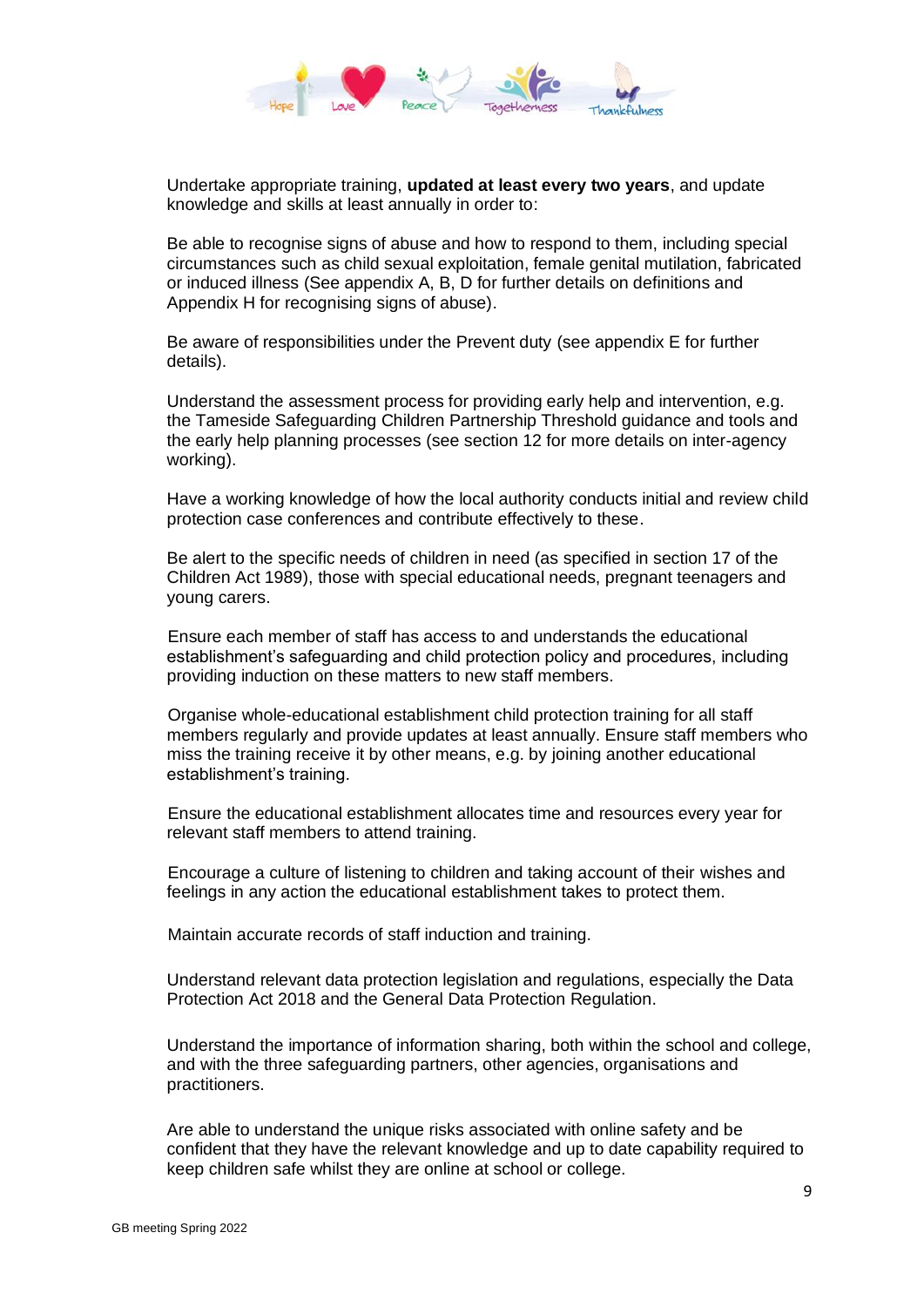

Can recognise the additional risks that children with SEN and disabilities (SEND) face online, for example, from online bullying, grooming and radicalisation and are confident they have the capability to support SEND children to stay safe online.

### **DSL ROLE IN AWARENESS RAISING**

Review the safeguarding and child protection policy and procedures annually and liaise with the educational establishment's governing body to update and implement them.

Make the safeguarding and child protection policy and procedures available publicly and raise awareness of parents/carers that referrals about suspected abuse may be made and the role of the educational establishment in any investigations that ensue.

Provide updates to the educational establishment on any changes to child protection legislation and procedures and relevant learning from local and national serious case reviews, at least annually.

Ensure the school's or college's child protection policies are known, understood and used appropriately.

Link with the safeguarding partner arrangements to make sure staff are aware of any training opportunities and the latest local policies on local safeguarding arrangements.

## **DSL - QUALITY ASSURANCE**

We will ensure that systems are in place to monitor the implementation of and compliance with this policy and accompanying procedures. This will include periodic audits of child protection files and records by the DSL

We will complete an audit of the educational establishment's safeguarding arrangements at frequencies specified by the Tameside Safeguarding Children Partnership and using the audit tool provided by them for this purpose.

Provide regular reports, to the governing body detailing changes and reviews to policy, training undertaken by staff members and the number of children with child protection plans and other relevant data.

The educational establishment's senior management and the governing body will ensure that action is taken to remedy without delay any deficiencies and weaknesses identified in child protection arrangements.

#### <span id="page-9-0"></span>**6.2 Designated Teacher for Looked after Children**

The **Designated Teacher** who is responsible for promoting the educational achievement of children who are looked after is Melissa Scattergood. They will work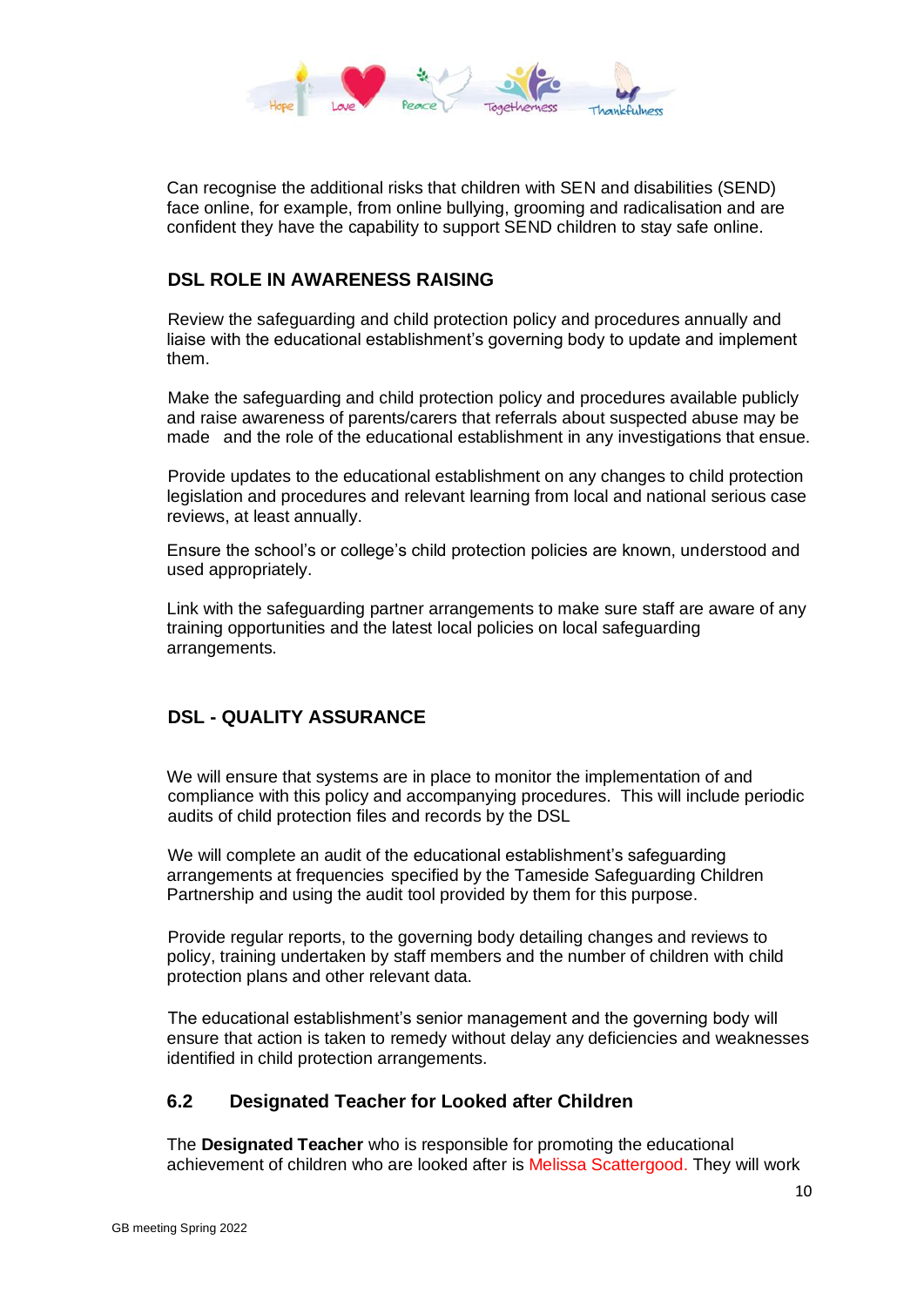

with the Local Authority and Virtual Educational Establishment Head to discuss how available funding can be best used to support the progress of looked after children and meet the needs identified in the child's personal education plan. The designated teacher also has responsibility to promote the educational achievements who have left care i.e. been adopted, special guardianship etc.

## <span id="page-10-0"></span>**6.3 Nominated Governor for Safeguarding**

The **nominated governor** responsible for safeguarding to champion good practice is Catherine Harris. They will liaise with the head teacher and provide information and reports to the governing body.

### <span id="page-10-1"></span>**6.4 Head teacher**

The **head teacher,** Melissa Scattergood, will ensure that the policies and procedures adopted by the governing body are fully implemented and sufficient resources and time are allocated to enable staff members to discharge their safeguarding responsibilities.

## <span id="page-10-2"></span>**6.5 Governing Body**

The **governing body** is collectively responsible for ensuring that safeguarding arrangements are fully embedded within our school's ethos and reflected our day-today practice. They are responsible for ensuring that the Designated Safeguarding Lead is an appropriate member of staff from the school leadership team.

## <span id="page-10-3"></span>**6.6 All Staff**

**All staff members, governors, volunteers and external providers** know how to recognise signs and symptoms of abuse, how to respond to pupils who disclose abuse and what to do if they are concerned about a child. Staff know that if they have any concerns about a child's welfare they should act on them immediately (See appendix H for more detail on signs of abuse).

All staff are aware of the process for making referrals to children's social care and that statutory assessments under section 17(children in need) and section 47 (a child suffering harm, or likely to suffer significant harm) may follow a referral along with the role they might be expected to play in such assessments.

## <span id="page-10-4"></span>**7. SUPPORTING CHILDREN**

We recognise that children who are abused or witness violence are likely to have low self-esteem and may find it difficult to develop a sense of self-worth (See appendix C on Domestic Abuse). They may feel helpless, humiliated and some sense of blame. Our educational establishment may be the only stable, secure and predictable element in their lives.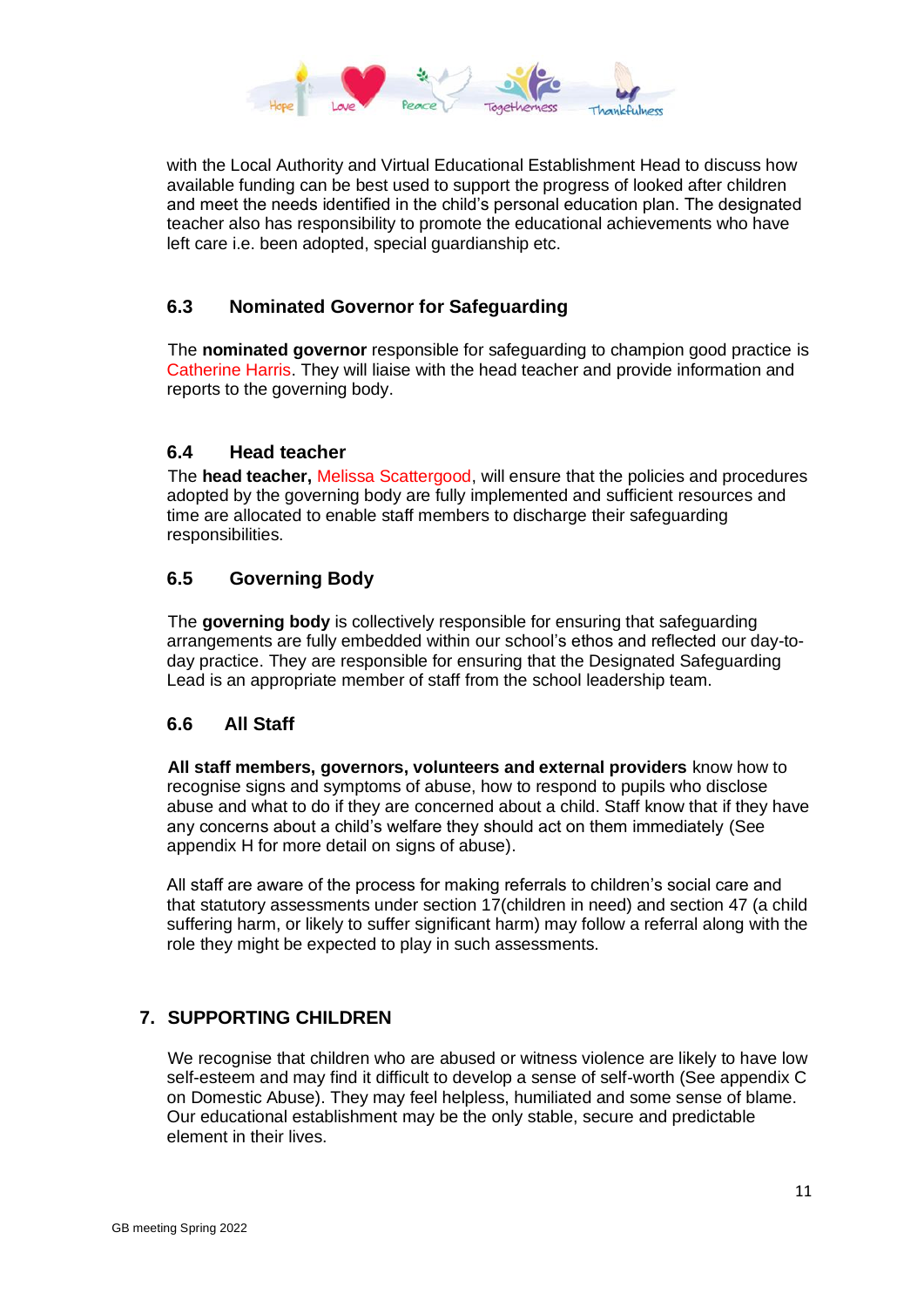

We accept that the behaviour of a child in these circumstances may range from that which is perceived to be normal to aggressive or withdrawn.

We will support all pupils by:

Ensuring the content of the curriculum includes social and emotional aspects of learning

Ensuring a comprehensive curriculum response to e-safety, enabling children and parents/carers.

To learn about the risks of new technologies and social media and to use these responsibly

Relevant issues will be covered through relationships education and relationships and sex education or through PSHE (personal, social, health and economic education), this is compulsory from September 2020.

Ensuring that child protection is included in the curriculum to help children stay safe, recognise when they do not feel safe and identify who they might or can talk to.

Providing pupils with a number of appropriate adults to approach if they are in difficulties.

Supporting the child's development in ways that will foster security, confidence and independence.

Encouraging development of self-esteem and self-assertiveness while not condoning aggression or bullying.

Ensuring repeated hate incidents, e.g. racist, homophobic or gender- or disabilitybased bullying, are considered under child protection procedures. See Appendix F, I & J for further details on dealing with Peer on Peer Abuse.

Liaising and working together with other support services and those agencies involved in safeguarding children.

Monitoring children who have been identified as having welfare or protection concerns and providing appropriate support.

Ensuring that all staff are aware of the early help process, and understand their role in it, including acting as the lead professional where appropriate.

Ensuring that all staff understand the additional safeguarding issues of children with special educational needs and disabilities and how to address them.

Monitoring attendance patterns and reviewing and responding to them as part of welfare and protection procedures.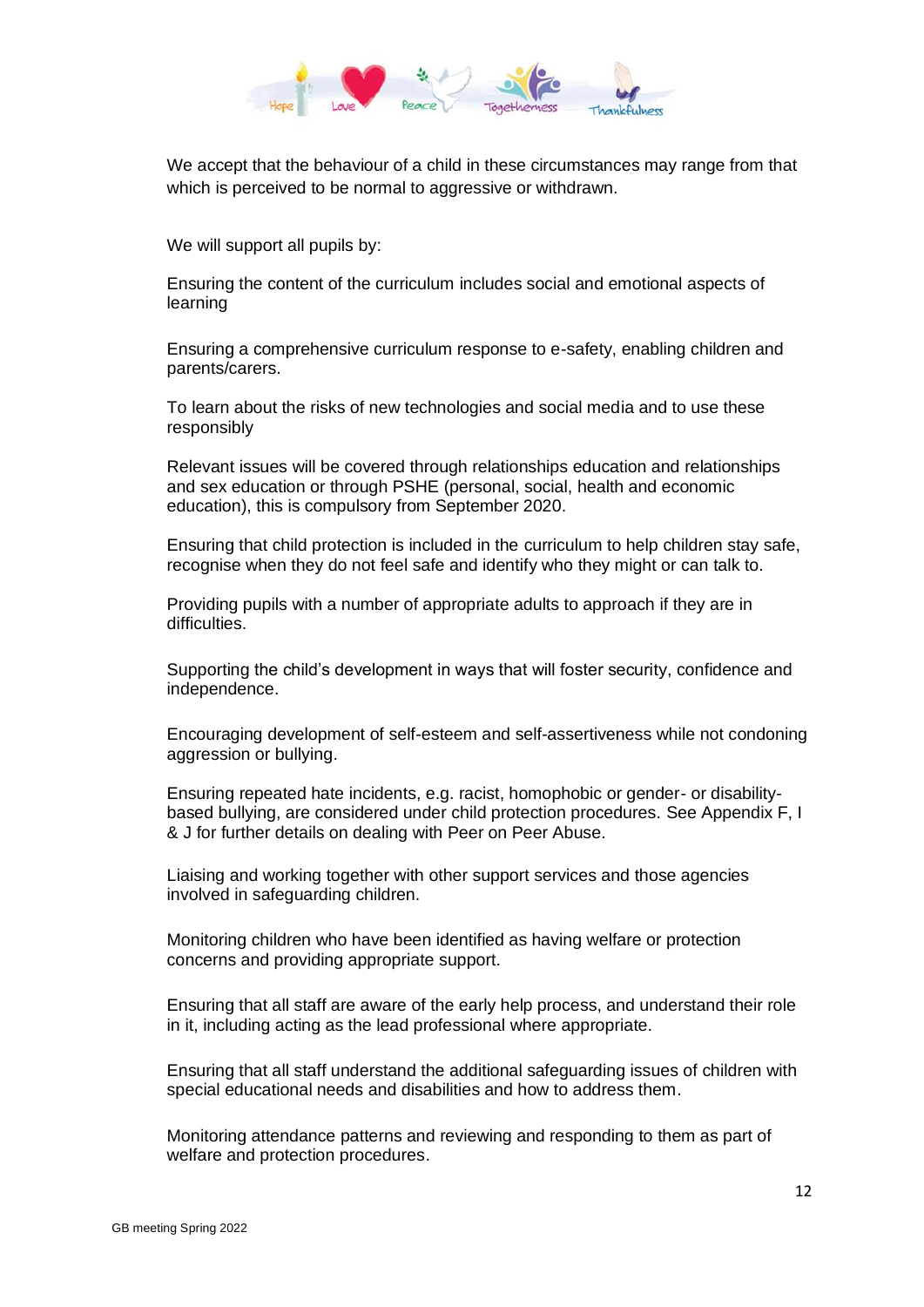

Take children's wishes and feelings into account when determining what action to take and what services to provide.

Be aware that mental health problems can, in some cases, be an indicator that a child has suffered or is at risk of suffering abuse, neglect or exploitation.

Be aware of the risk factors of both Child Sexual Exploitation and Criminal exploitation of children (see appendix B).

Be aware that children can abuse other children (peer on peer abuse). (See appendix I)

Be aware of indicators which may signal that children are at risk from or are involved with serious crime.

Protecting Children, as they are vulnerable to extremist ideology and radicalisation. Similar to protecting children from other forms of harms and abuse this risk is part of our schools or colleges' safeguarding approach.

Understanding that the use of technology has become a significant component of many safeguarding issues. Child sexual exploitation; radicalisation; sexual predation: technology often provides the platform that facilitates harm.

#### <span id="page-12-0"></span>**8. RECORD KEEPING**

All child protection and welfare concerns, discussions and decisions made will be recorded in writing and kept in a confidential file and stored securely.

If a child about whom there have been concerns transfers to another educational establishment all appropriate information, including child protection and welfare concerns, will be forwarded under confidential cover to the pupil's new educational establishment as a matter of priority.

Good record keeping is an important part of the educational establishment's accountability to children and their families and will help us in meeting our key responsibility to respond appropriately to welfare concerns about children.

Records should be factual, accurate, relevant, up to date and auditable. They should support monitoring, risk assessment and planning for children and enable informed and timely decisions about appropriate action to take.

The DSL will ensure that records are maintained appropriately for children with safeguarding concerns and that stand-alone files are created and maintained in line with requirements of the above guidance.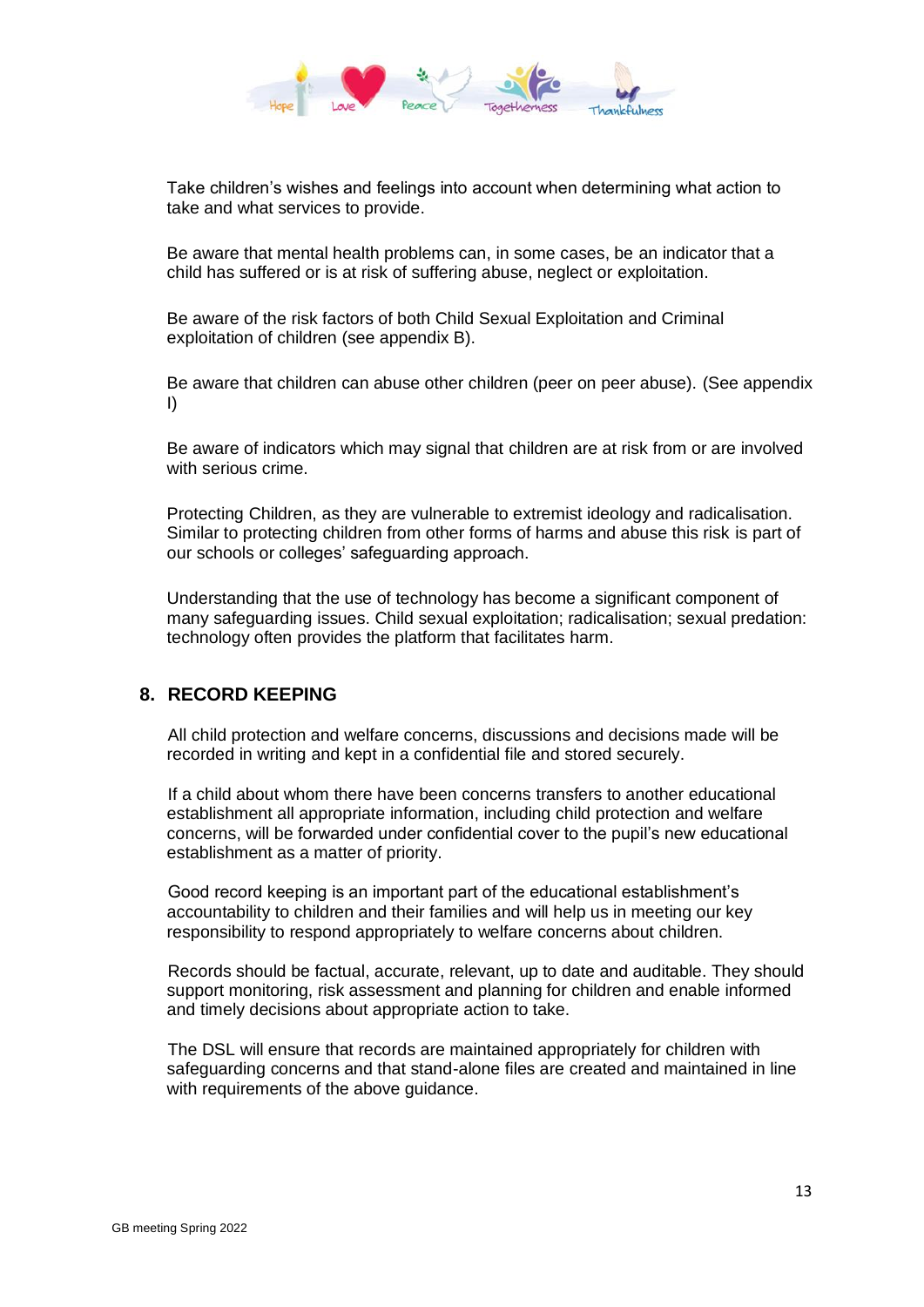

## <span id="page-13-0"></span>**9. SAFER WORKFORCE AND MANAGING CONCERNS ABOUT OR ALLEGATIONS AGAINST STAFF AND VOLUNTEERS**

All staff will be subjected to safeguarding checks in line with the statutory guidance Keeping Children Safe in Education: Statutory Guidance for Educational establishments and Colleges, September 2020.

We will ensure that agencies and third parties supplying staff provide us evidence that they have made the appropriate level of safeguarding checks on individuals working in our educational establishment. We will also ensure that any agency worker presenting for work is the same person on whom the checks have been made.

Every job description and person specification will have a clear statement about the safeguarding responsibilities of the post holder.

We will ensure that at least one member of every interview panel who conducts an interview has completed safer recruitment training (see appendix K for more details).

We have a procedure in place to handle allegations against members of staff, volunteers and supply staff in line with *Keeping Children Safe in Education: Statutory Guidance for Educational establishments and Colleges, September 2020.* In accordance with local guidance, we adhere to Greater Manchester safeguarding procedures – Managing allegations against staff guidance and Safer Recruitment.

Any allegation made against a staff member or concern raised about a member of staff, volunteer or visitor will be dealt with by the head teacher. In the case of allegations made against the head teacher the case manager will be the chair of governors.

#### **9.1 PROCEDURE FOR MANAGING ALLEGATIONS OF ABUSE MADE AGAINST SCHOOL STAFF MEMBERS AND VOLUNTEERS**

Our aim is to provide a safe and supportive environment which secures the well-being and very best outcomes for the children at our educational establishment. We do recognise that sometimes the behaviour of adults may lead to an allegation of abuse being made.

Allegations sometimes arise from a differing understanding of the same event, but when they occur, they are distressing and difficult for all concerned. We also recognise that many allegations are genuine and there are some adults who deliberately seek to harm or abuse children.

We will take all possible steps to safeguard our children and to ensure that the adults in our educational establishment are safe to work with children. We will always ensure that the procedures outlined in Part 4 of Keeping Children Safe in Education: Statutory Guidance for Educational establishments and Colleges September 2020 are adhered to.

If an allegation is made or information is received about an adult who works in our setting, which indicates that they may be unsuitable to work with children, the member of staff receiving the information should inform the Headteacher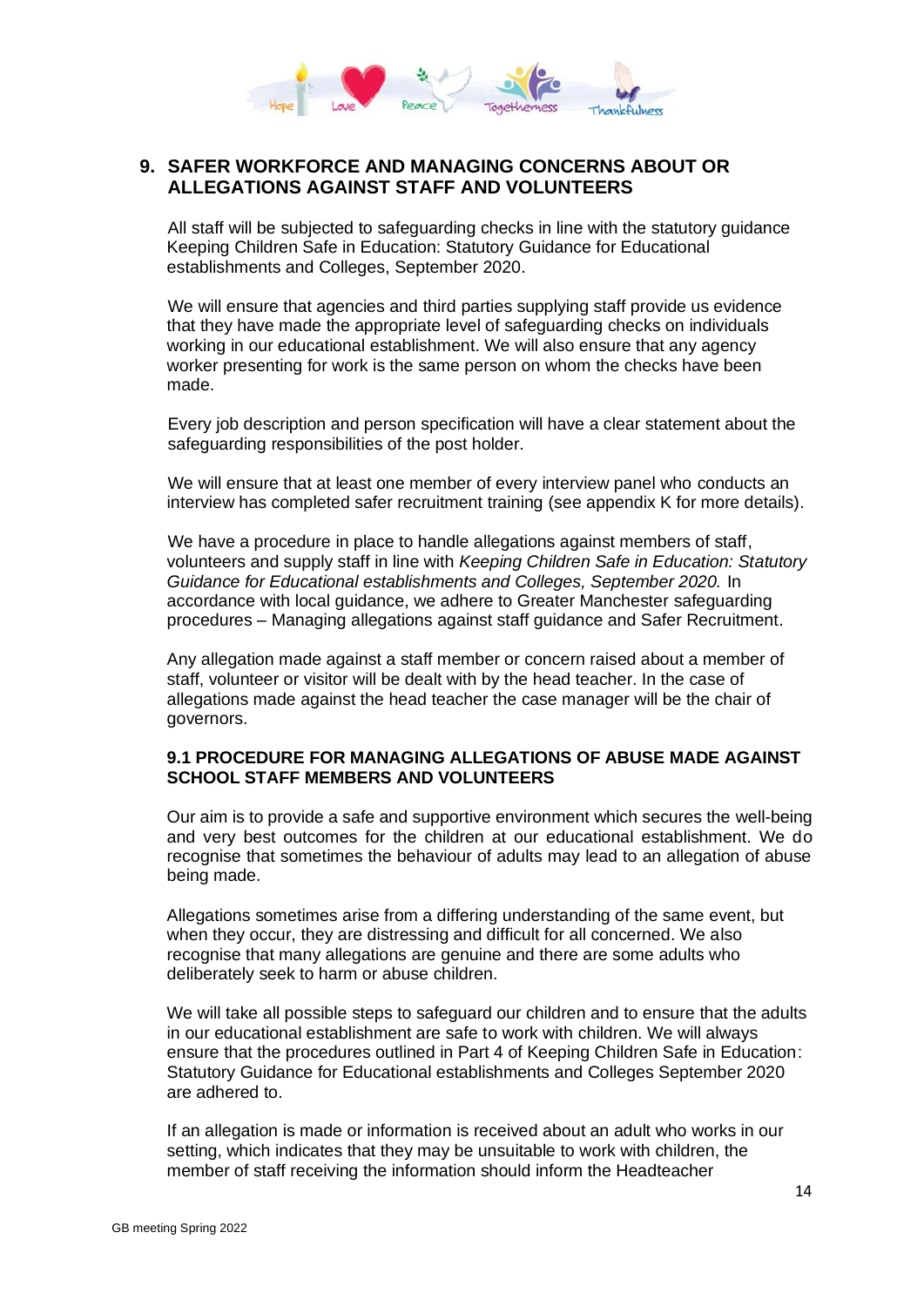

immediately. Should an allegation be made against the Headteacher, this will be reported to the Chair of Governors. In the event that neither the Headteacher nor Chair of Governors are not contactable on that day, the information must be passed to and dealt with by either the member of staff acting as Headteacher or the Vice Chair of Governors.

The Headteacher or Chair of Governors will follow the flow chart in Keeping Children Safe in Education 2021. No member of staff or the governing body will undertake further investigations before receiving advice from the LADO.

Any member of staff or volunteer who does not feel confident to raise their concerns with the Headteacher or Chair of Governors should call the NSPCC whistleblowing helpline on 0800 028 0285.

The school together with Children's Social Care and the police, if they are involved, will consider the impact on the child concerned and provide support as appropriate. The head teacher will ensure that the child and family are kept informed of the progress of the investigation.

The Human Resource Team will be contacted at the earliest opportunity for advice in relation to the investigation of any allegation in line with the Councils' Disciplinary Policy, where appropriate.

The staff member who is the subject of the allegation will be advised to contact their union, professional association or a colleague for support, (depending on the outcome of the safeguarding strategy meeting which is normally chaired by the LADO).

Human Resource Team will ensure that the staff member is provided with appropriate support, if necessary, through occupational health or welfare arrangements.

The head teacher will appoint a named representative to keep the staff member updated on the progress of the investigation; this will continue during any police or section 47 investigation or disciplinary investigation.

We have a legal duty to refer to the Disclosure and Barring Service (DBS) anyone who has harmed, or poses a risk of harm, to a child, or if there is reason to believe the member of staff has committed one of a number of listed offences, and who has been removed from working (paid or unpaid) in regulated activity, or would have been removed had they not left. The DBS will consider whether to bar the person. If these circumstances arise in relation to a member of staff at our school, a referral will be made as soon as possible after the resignation or removal of the individual in accordance with advice from the LADO and/or The Personnel Advisory Team.

Referrals to Children's Social Care need to be considered when a child is at risk of significant harm and an individual who is working or volunteering with children has:-

Behaved in a way that has harmed a child, or may have harmed a child

Possibly committed a criminal offence against or related to a child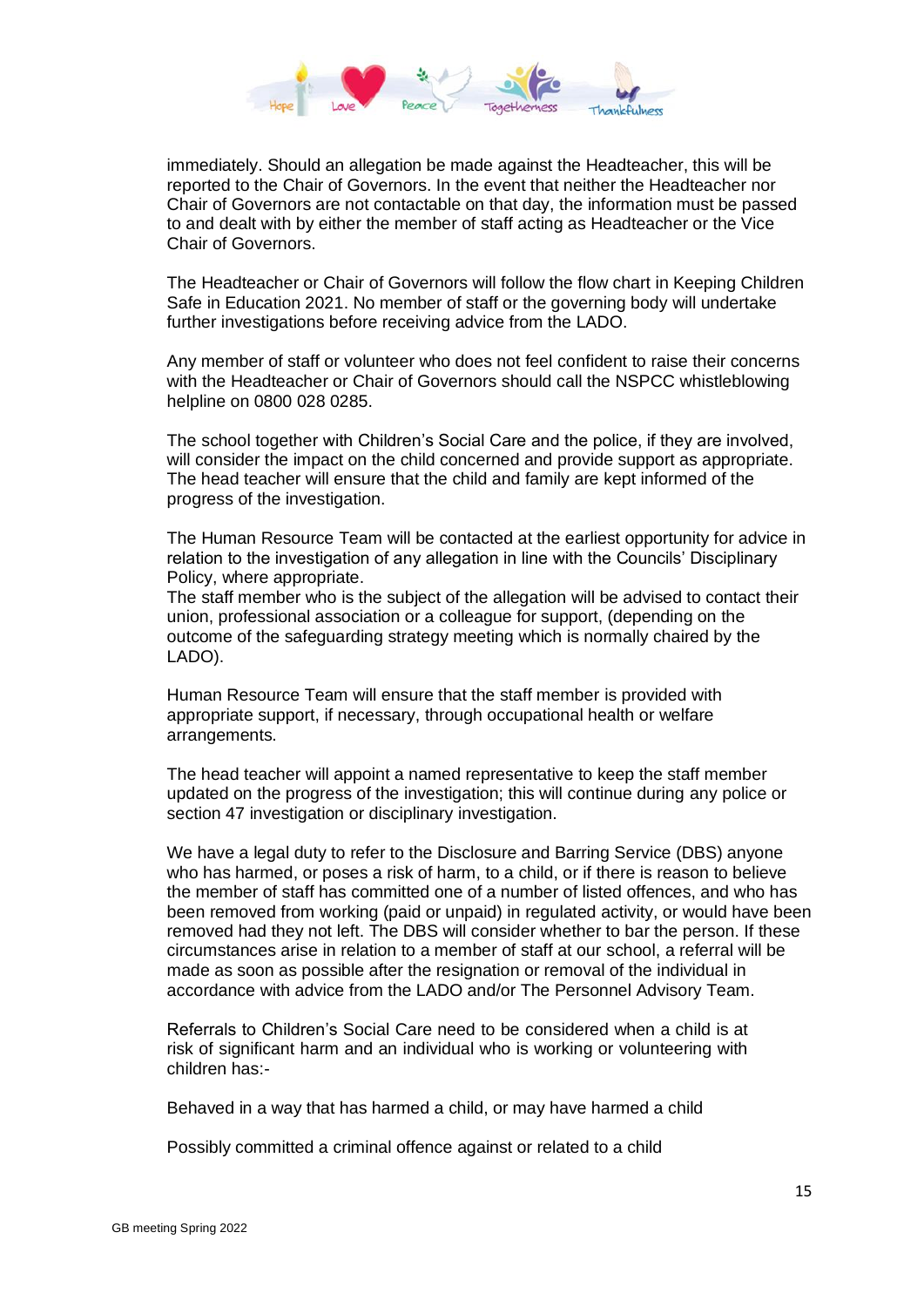

Behaved towards a child or children in a way that indicates they may pose a risk of harm to children

Behaved or may have behaved in a way that indicates they may not be suitable to work with children.

When considering the definitions of harm and whether threshold is met for a LADO consultation or referral to the Multi-Agency Safeguarding Hub (MASH), the following guidance provides information about the criteria and process. The examples provided are not exhaustive as the nature of allegations can sometimes be complex, depending on the history of those who are involved.

### <span id="page-15-0"></span>**10.STAFF INDUCTION, TRAINING AND DEVELOPMENT**

All new members of staff, including newly-qualified teachers and teaching assistants, will be given induction that includes basic child protection training on how to recognise signs of abuse, how to respond to any concerns, e-safety and familiarisation with the safeguarding and child protection policy, staff code of conduct, Keeping Children Safe in Education: Statutory Guidance for Educational establishments and Colleges, Part One, and other related policies. We will ensure that staff understand the difference between a safeguarding concern and a child in immediate danger or at risk of significant harm.

All staff members of the educational establishment will receive appropriate safeguarding and child protection training (whole-educational establishment training) which is regularly updated by DSL (see DSL responsibilities)

The nominated governor for safeguarding and child protection will attend relevant training this training will be updated every two years.

The school will maintain accurate records of staff induction and training.

#### <span id="page-15-1"></span>**11.CONFIDENTIALITY, CONSENT AND INFORMATION SHARING**

We recognise that all matters relating to child protection are confidential.

The head teacher or the DSL will disclose any information about a pupil to other members of staff on a need-to-know basis, and in the best interests of the child.

All staff members must be aware that they cannot promise a child to keep secrets, which might compromise the child's safety or well-being.

All staff members have a professional responsibility to share information with other agencies in order to safeguard children.

All our staff members who come into contact with children will be given appropriate training to understand the purpose of information sharing in order to safeguard and promote children's welfare.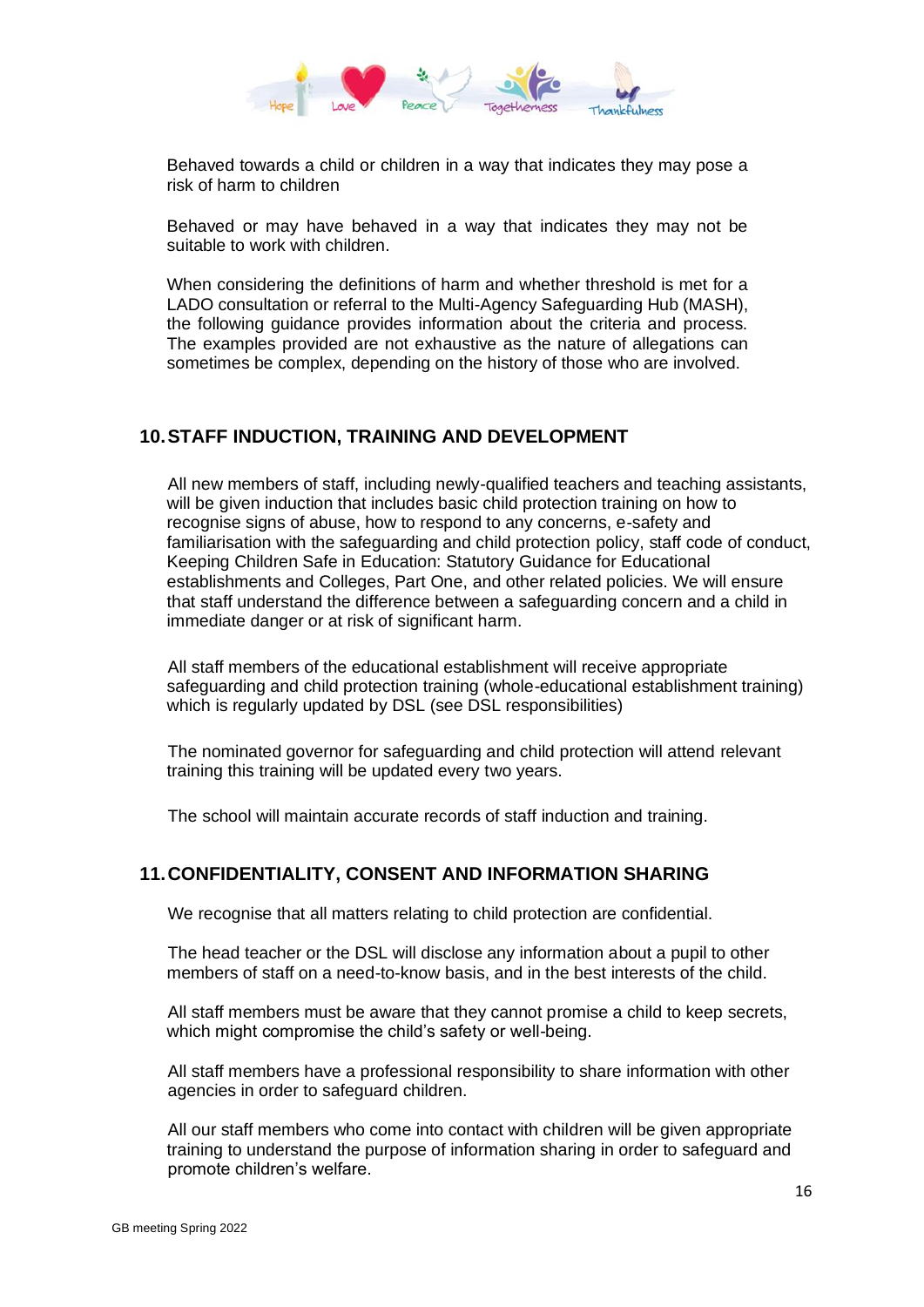

We will ensure that staff members are confident about what they can and should do under the law, including how to obtain consent to share information and when information can be shared without consent.

It is essential that people working with children can confidently share information as part of their day-to-day work. This is necessary not only to safeguard and protect children from harm but also to work together to support families to improve outcomes for all.

The school may have to share information about parents or carers, such as their medical history, disability or substance misuse issues, for investigations of child abuse carried out by Children's Social Care.

We will proactively seek out information as well as sharing it. This means checking with other professionals whether they have information that helps us to be as well informed as possible when working to support children.

The Data Protection Act 1998 is not a barrier to sharing information. It is there to ensure that personal information is managed in a sensible way and that a balance is struck between a person's privacy and public protection.

We should be sharing any concerns we have with parents/carers at an early stage, unless this would put a child at greater risk or compromise an investigation. Parents /carers need to know what our responsibilities are for safeguarding and protecting children and that this involves sharing information about them with other professionals.

Be clear about the purpose of sharing confidential information and only share as much as we need to achieve our purpose.

We will try to get consent from parents/carers (or the child, if they have sufficient understanding<sup>1</sup>) to share information, if possible. However, we do not need **consent if we have serious concerns about a child's safety and well-being. If we decide to share information without consent, we should record this with a full explanation of our decision.**

**Consent should not be sought from parents or carers (or the child,** if they have sufficient understanding**),** if: it would place a child at increased risk of harm; or it would place an adult at risk of serious harm; or it would prejudice a criminal investigation; or it would lead to unjustified delay in making enquiries about allegations of significant harm to a child; or required by law or a court order to share information.

**Consent is not necessary** in cases where Children's Social Care are making child protection enquiries under section 47 of the Children Act 1989. Information needs to be shared with Children's Social Care; staff members must make sure to record what information has been shared.

 $1$  Children aged 12 or over may generally be expected to have sufficient understanding. Younger children may also have sufficient understanding. All people aged 16 and over are presumed, in law, to have the capacity to give or withhold their consent, unless there is evidence to the contrary.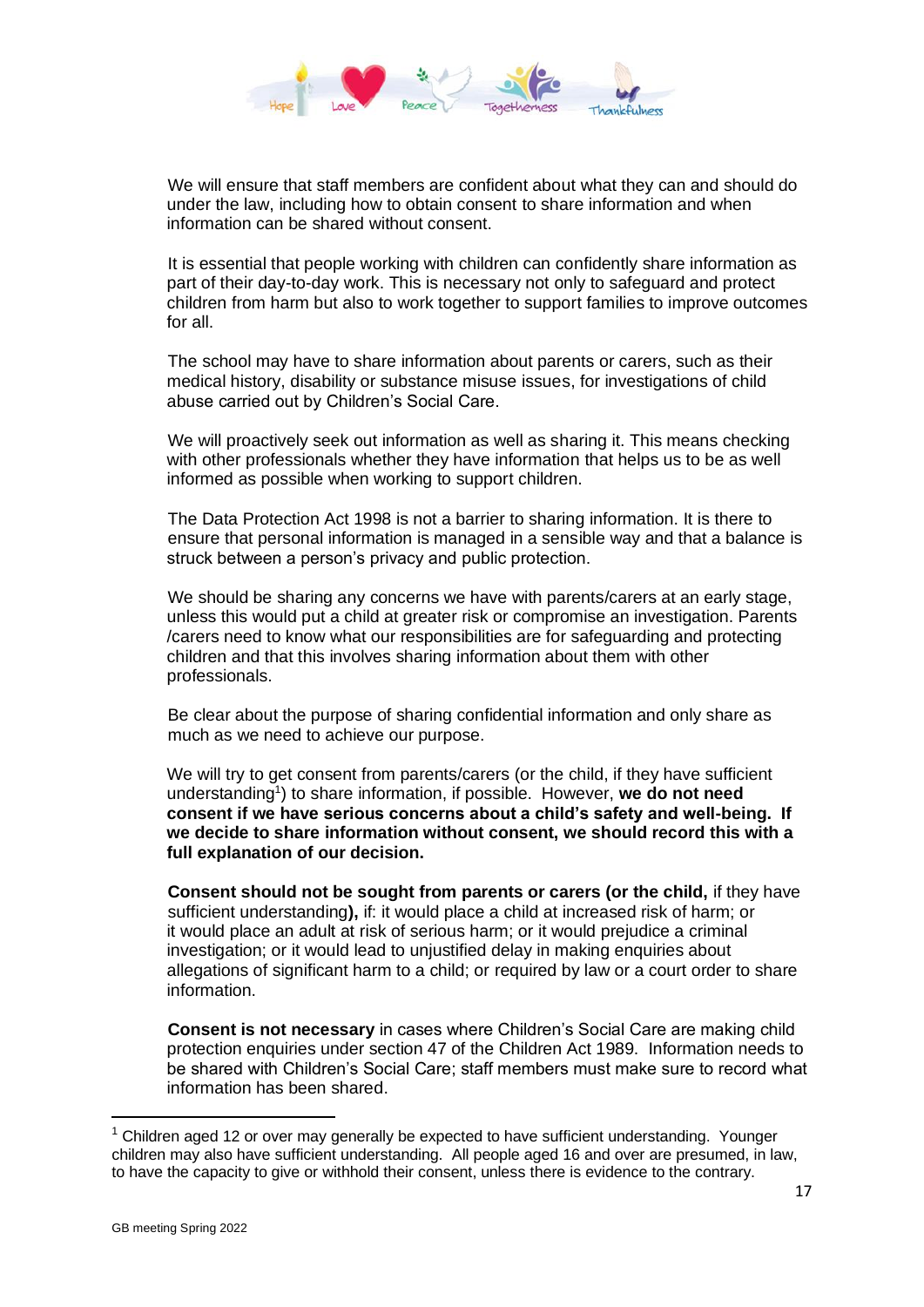

**Consent is necessary**, for Children's Social Care investigations or assessments of concerns under section 17 of the Children Act 1989. Children's Social Care will assume that we have obtained consent from the parents/carers to share information unless we make them aware that there is a specific issue about consent. This will be discussed with a social worker in the Multi Agency Safeguarding hub.

Early help assessments are undertaken with the agreement of the child and their parents or carers.

If we are in any doubt about the need for seeking consent, we will get advice from the DSL or from the Multi Agency Safeguarding Hub (MASH).

**The Data Protection Act 2018 and GDPR do not prevent the sharing of information for the purposes of keeping children safe. Fears about sharing information must not be allowed to stand in the way of the need to safeguard and promote the welfare and protect the safety of children**

### <span id="page-17-0"></span>**12.INTER-AGENCY WORKING**

We will develop and promote effective working relationships with other agencies, including agencies providing early help services to children, the police and Children's Social Care.

We will ensure that relevant staff members participate in multi-agency meetings and forums, including child protection conferences and core groups, to consider individual children.

We will participate in serious case reviews, other reviews and file audits as and when required to do so by the Tameside Safeguarding Children Partnership.

We will support the Tameside Safeguarding Children Partnership arrangements in supporting our children and families.

#### <span id="page-17-1"></span>**12.1 Early Help for Children and Families**

Most parents/carers can look after their children without the need of help other than from their family or friends. However, some parents/carers may need additional help from our educational establishment or other services such as the NHS. Providing help early is more effective in promoting the welfare of children than reacting later.

Our educational establishment will work together with other agencies to provide a coordinated offer of early help, in line with *Working Together to Safeguard Children 2018* and local guidance, to any child who needs it.

We will pool our knowledge within the educational establishment and with other agencies about which families or children need additional support in a range of ways so that we can work out how best to help them.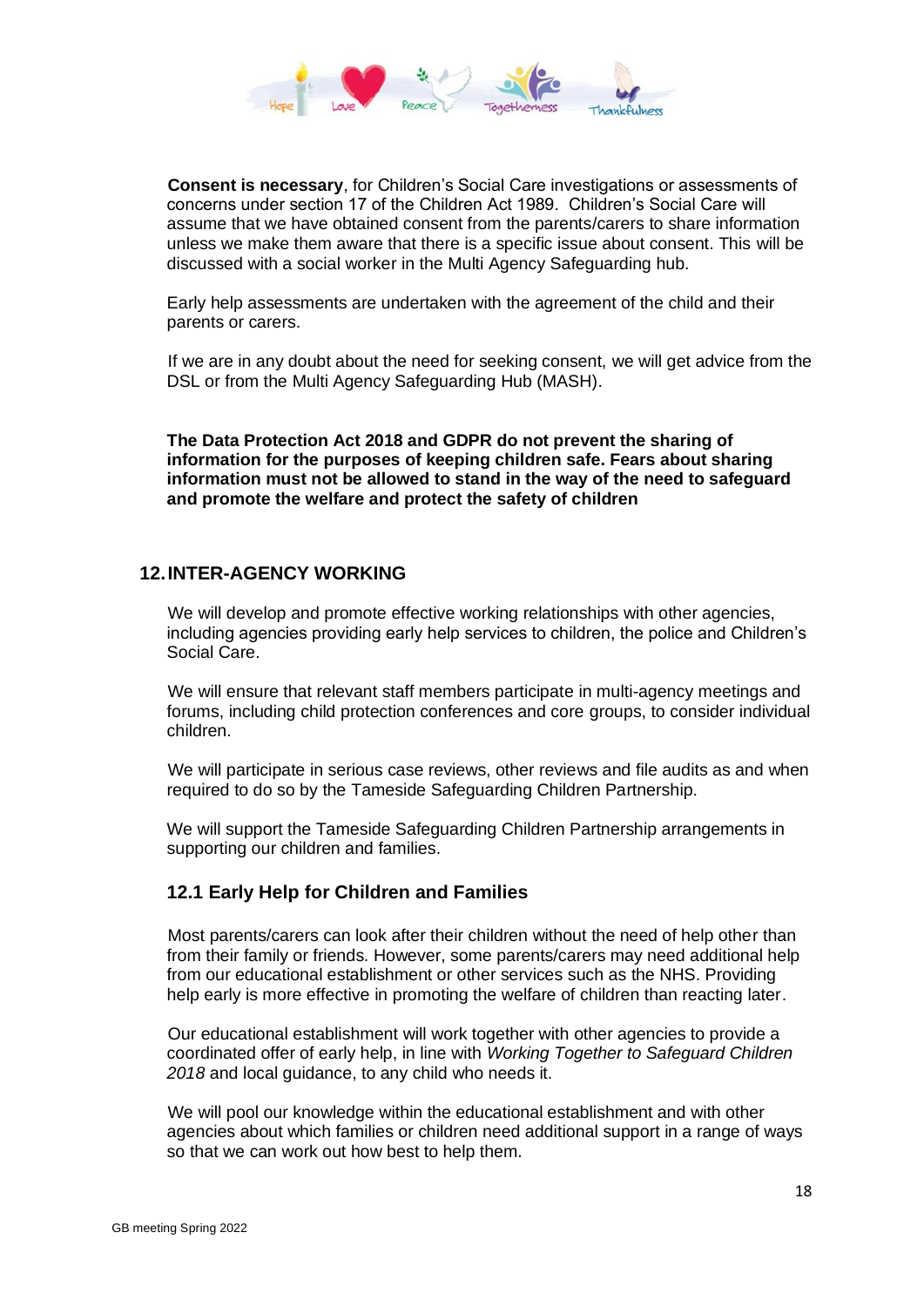

We will work closely with targeted early help services and Children's Social Care if we feel families need more support and input, or children are at risk of harm, and we will continue to provide support if other services are also needed.

At Mottram C.E. Primary School we work with other agencies to provide the best support we can for our pupils and their families. We work in partnership with the local authority and their early help offer

<https://www.tameside.gov.uk/earlyhelp/neighbourhoods> ,working with other agencies through the neighbourhood multiagency initiative and also the Team Around the School Approach

## <span id="page-18-0"></span>**12.2 Operational Encompass**

This school participates in Operation Encompass. We work together with the police to provide emotional and practical help to children. The system ensures that when police are called to an incident of domestic abuse, where there are children in the household who have experienced the domestic incident, the police will inform the key adult (usually the designated safeguarding lead) in school before the child or children arrive at school the following day. This ensures that the school has up to date relevant information about the child's circumstances and can enable support to be given to the child according to their needs. (Please see Appendix C)

### <span id="page-18-1"></span>**12.3 Mental Health**

We will work with arrange of services to identify and support children who may be suffering from mental health issues.

All staff at Mottram C.E. Primary School are aware that mental health problems can, in some cases, be an indicator that a child has suffered or is at risk of suffering abuse, neglect or exploitation.

Only appropriately trained professionals will attempt to make a diagnosis of a mental health problem.

If staff have a mental health concern about a child that is also a safeguarding concern, immediate action should be taken, following our child protection policy and speaking to the designated safeguarding lead or a deputy

Staff, however, will observe children day-to-day and identify those whose behaviour suggests that they may be experiencing a mental health problem or be at risk of developing one.

Where children have suffered abuse and neglect, or other potentially traumatic adverse childhood experiences, this can have a lasting impact throughout childhood, adolescence and into adulthood. It is key that staff are aware of how these children's experiences, can impact on their mental health, behaviour and education.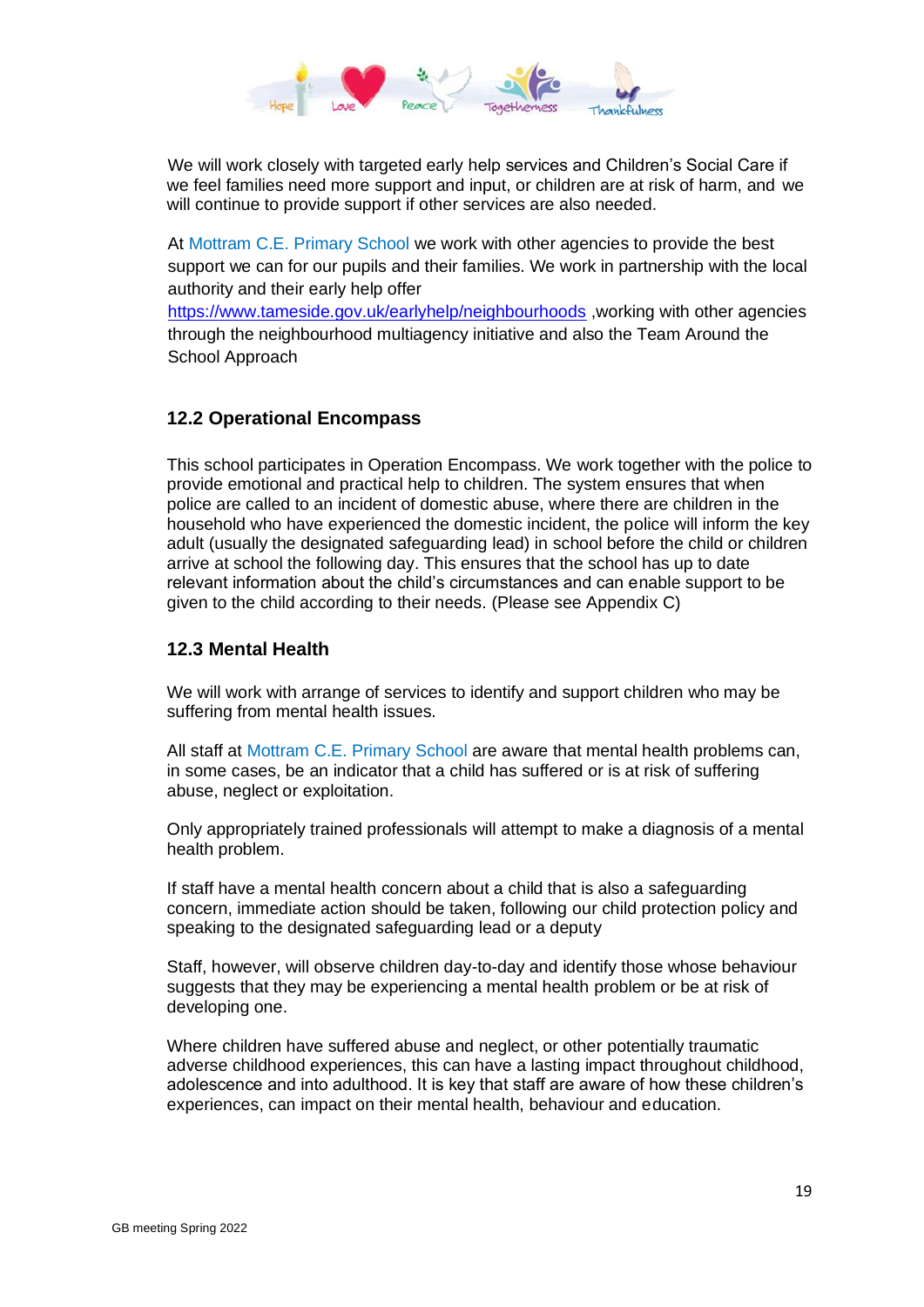

## <span id="page-19-0"></span>**12.4 Reporting a Safeguarding Concern**

Tameside Safeguarding Children Partnership threshold Guidance will be used to determine the level of need and the action needed to offer support at an earlier stage or to safeguard a child i.e., does the child and family need help or is the child at risk of harm.

Tameside Children's Multi-agency Safeguarding Hub will be contacted if we need support or advice on safeguarding children/young people and/or if we believe that a child/young person is at risk of significant harm (contact details on the first page of this policy).

All safeguarding concerns will be reported to the Children's Multi Agency Safeguarding Hub using the Multi-Agency Request for Service Form (MARS).

The safeguarding functions within the Children's Multi-Agency Safeguarding Hub bring together all the multi-agency resources to provide a quick and robust response to safeguarding children at the front door.

Referrals may also be made for Early Help intervention by completing a MARS, this will enable the school to work with the family and other professionals to provide a coordinated multi-agency package of support.

## <span id="page-19-1"></span>**13.CONTRACTORS, SERVICE AND ACTIVITY PROVIDERS AND WORK PLACEMENT PROVIDERS**

We will ensure that contractors and providers are aware of our school's safeguarding and child protection policy and procedures. We will require that employees and volunteers provided by these organisations use our procedure to report concerns.

We will seek assurance that employees and volunteers provided by these organisations and working with our children have been subjected to the appropriate level of safeguarding check in line with *Keeping Children Safe in Education: Statutory Guidance for Educational establishments and Colleges, September 2020.* If assurance is not obtained, permission to work with our children or use our educational establishment premises may be refused.

When we commission services from other organisations, we will ensure that compliance with our policy and procedures is a contractual requirement.

#### <span id="page-19-2"></span>**14.WHISTLE-BLOWING AND COMPLAINTS**

We recognise that children cannot be expected to raise concerns in an environment where staff members fail to do so.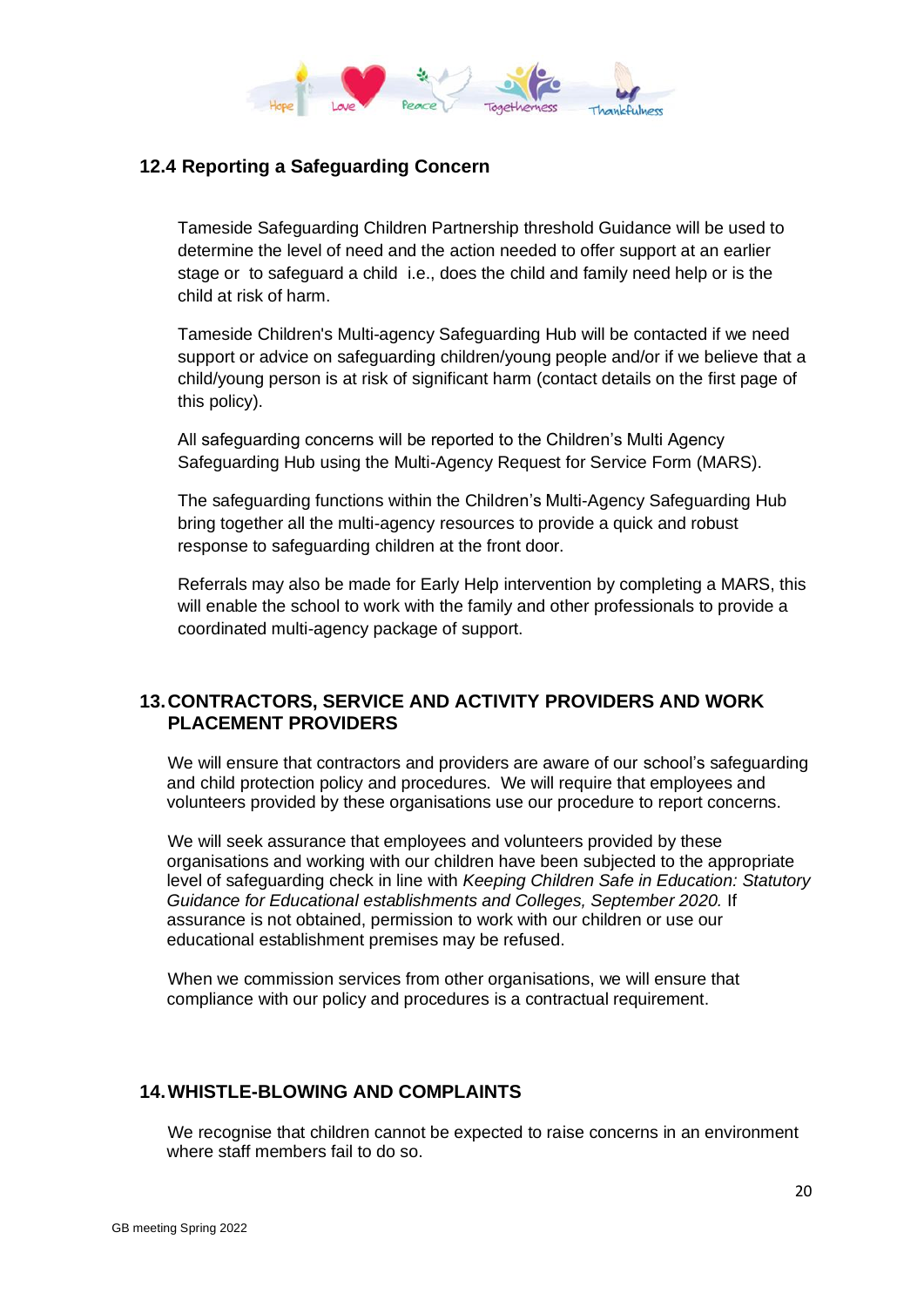

We will ensure that all staff members are aware of their duty to raise concerns, where they exist, about the management of child protection, which may include the attitude or actions of colleagues. If necessary, they will speak with the head teacher, the chair of the governing body or with the Local Authority Designated Officer

We have a clear reporting procedure for children, parents/carers and other people to report concerns or complaints, including abusive or poor practice.

We will actively seek the views of children, parents and carers and staff members on our child protection arrangements through surveys, questionnaires and other means.

#### <span id="page-20-0"></span>**15.SITE SECURITY**

All staff members have a responsibility to ensure our buildings and grounds are secure and for reporting concerns that may come to light.

We check the identity of all visitors and volunteers coming into school. Visitors are expected to sign in and out in the office visitors' log and to display a visitor's badge while on the school site. Any individual who is not known or identifiable will be challenged for clarification and reassurance.

The school will not accept the behaviour of any individual, parent or anyone else, that threatens educational establishment security or leads others, child or adult, to feel unsafe. Such behaviour will be treated as a serious concern and may result in a decision to refuse the person access to the school site.

#### <span id="page-20-1"></span>**16.ONLINE SAFETY**

The Mottram C.E. Primary School has an On-line-Safety policy which includes guidance for all pupils in relation to On-line-Safety and using the internet and social media. There are appropriate filtering and monitoring systems in place. Staff are encouraged to report their concerns if they believe that children are using the internet, mobile technology or social media inappropriately (e.g. sexting). In some extreme cases the Police may become involved if a child is at risk of exploitation due to their use of the internet or social media. Consequently, staff must report concerns in a timely way so that advice and support can be sought.

#### <span id="page-20-2"></span>**17.MISSING FROM EDUCATION**

A child going missing from education is a potential sign of abuse or neglect, particularly on repeat occasions.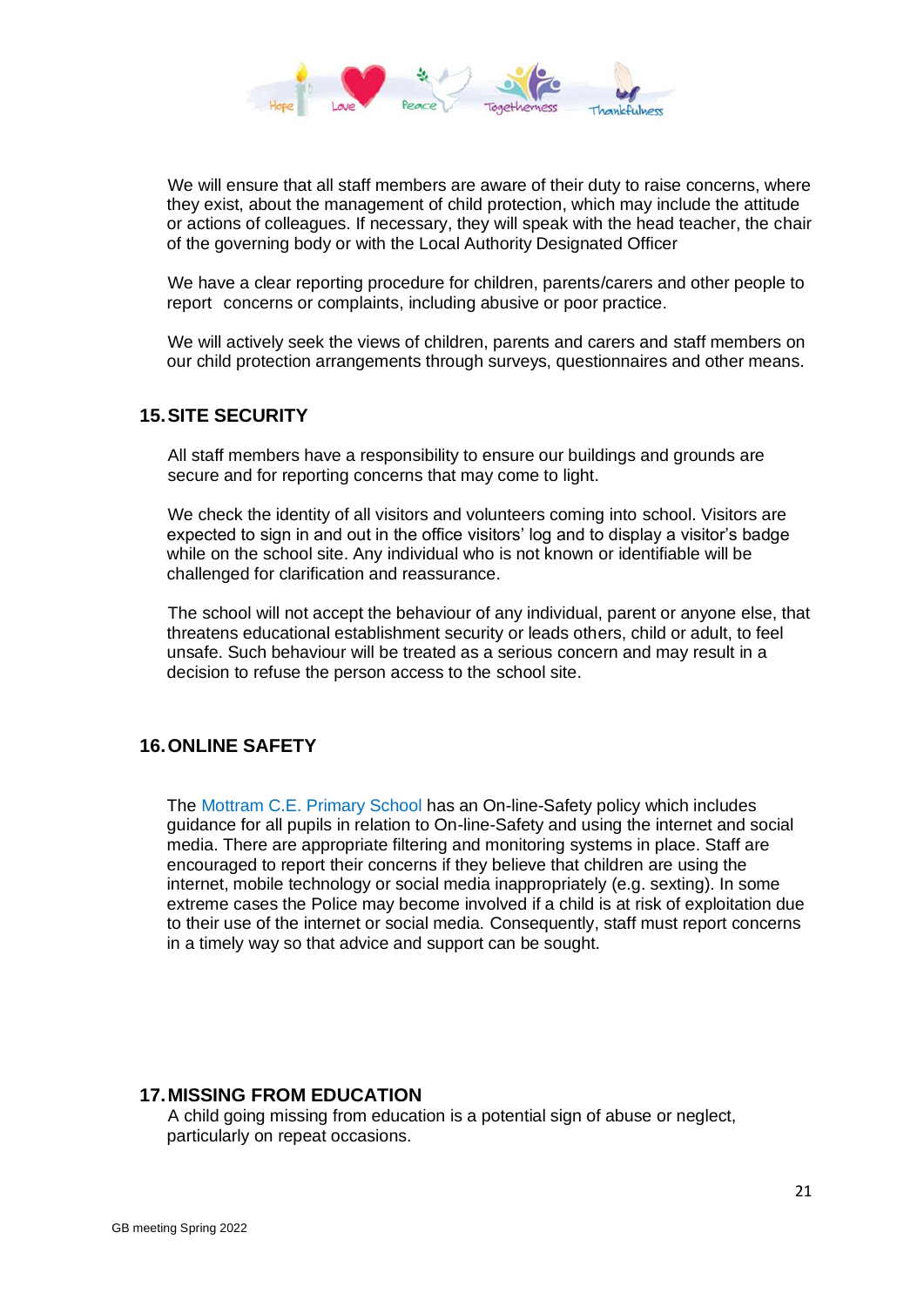

At school we have appropriate safeguarding responses to support children who go missing from education, particularly on repeat occasions, to help identify the risk of abuse and neglect, including sexual abuse or exploitation, and to help prevent the risks of their going missing again.

We will inform the local authority of any pupil who fails to attend school, or has been absent without the educational establishment's permission for a continuous period of 10 educational establishment days or more, at such intervals as are agreed between the educational establishment and the local authority (or in default of such agreement, at intervals determined by the Secretary of State).

We may request more than one emergency contact number for each pupil or student in order to be able to contact more than one responsible adult if a child who is missing education is also identified as a welfare and /or safeguarding concern.

We will follow Keeping Children Safe in Education September 2020 guidance and statutory guidance around children missing from Education.

## <span id="page-21-0"></span>**18.LINKED POLICES AND PROCEDURES**

The following policies and procedures are relevant for the child protection and safeguarding policy and procedure.

- **Medicication Policy**
- Anti-Bullying Policy
- Attendance Policy
- **Behaviour Policy**
- Children Missing from Education Policy and Procedures
- Complaints procedure
- Drug and Alcohol Education Policy
- **Online Safety Policy**
- **Equalities Policy**
- Keeping Records of Child Protection and Welfare Concerns: Guidance for Early Years Settings, Educational establishments, and Colleges
- Health and Safety Policy and other linked policies and risk assessments
- **ICT Acceptable Use Policy**
- Offsite Activities and Educational Visits Policy and risk assessments
- Physical Education and Sports Guidance
- **Premises Inspection Checklist**
- Preventing Extremism and Radicalisation Safeguarding Policy
- **PSHE Policy**
- Recruitment and Selection Policy and procedures
- Teachers' Standards, Department for Education guidance available on [GOV.UK website](https://www.gov.uk/government/publications/teachers-standards)
- Sex and Relationship Education Policy
- Social Media Policy
- Special Educational Needs and Disabilities Policy
- Spiritual, Moral, Social and Cultural Development Policy
- Staff code of conduct/behaviour policy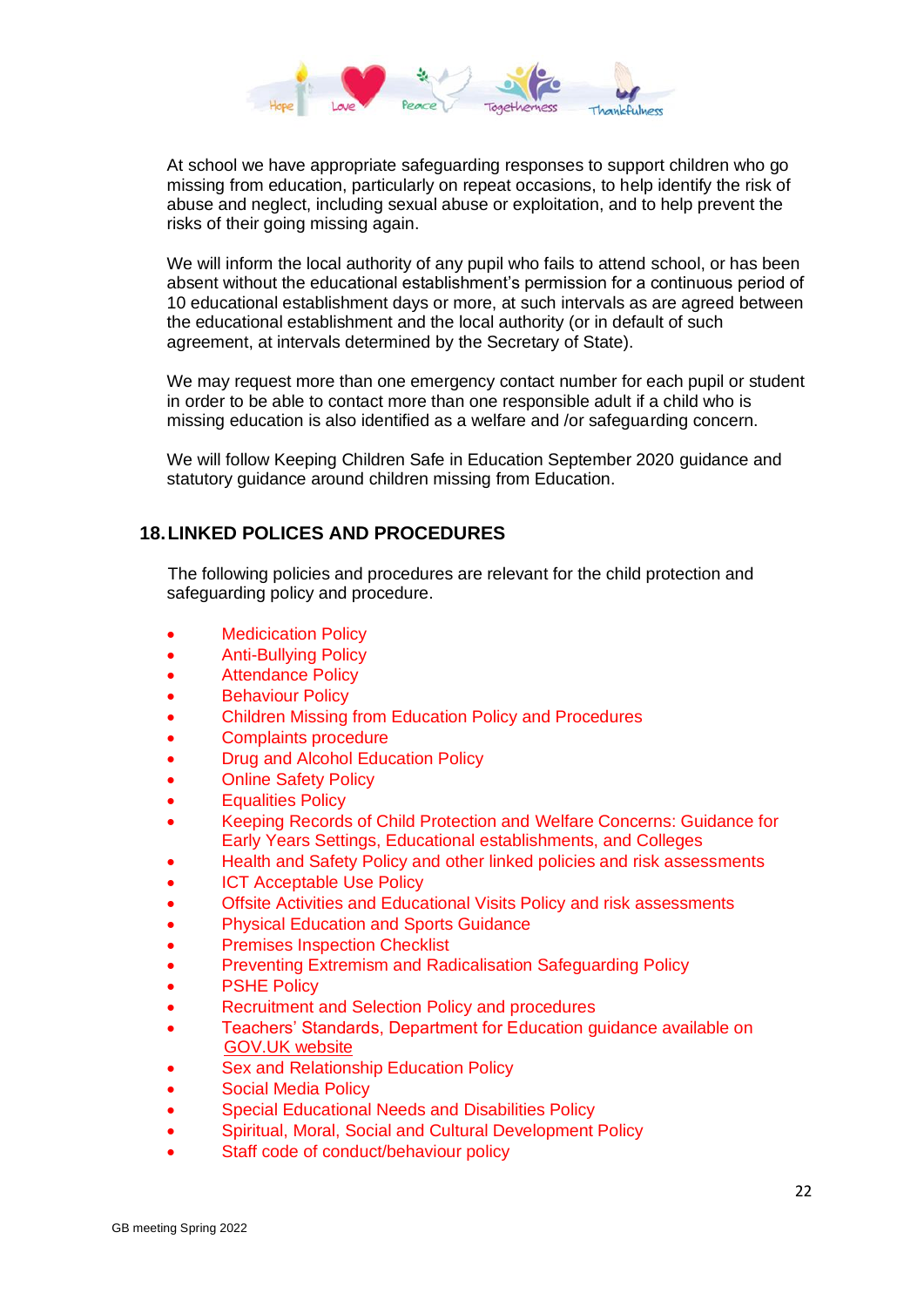

• Work Experience Handbook

## • **APPENDIX A –DEFINITIONS**

#### **1 DEFINITIONS**

**Abuse**, including neglect, is a form of maltreatment. A person may abuse or neglect child by inflicting harm or by failing to prevent harm. Children may be abused within their family, in an institutional or community setting, by those known to them, or, more rarely, by others (e.g. via the internet). They may be abused by an adult or adults or another child or children.

**Children** are any people who have not yet reached their 18<sup>th</sup> birthday; a 16-year- old, whether living independently, in further education, in the armed forces or in hospital, is a child and is entitled to the same protection and services as anyone younger.

**Child protection** is part of safeguarding and promoting the welfare of children and refers to activity undertaken to protect specific children who are suffering, or likely to suffer, significant harm.

**Early help** means providing support as soon as a problem emerges, at any point in a child's life, from the foundation years to teenage years.

**Harm** is ill treatment or impairment of health and development, including impairment suffered from seeing or hearing the ill treatment of another.

**Self harm**, self mutilation, eating disorders, suicide threats and gestures by a child must always be taken seriously and may be indicative of a serious mental or emotional disturbance.

**Safeguarding children** is the action we take to promote the welfare of children and protect them from harm. **Safeguarding and promoting the welfare of children** is defined in Working Together to Safeguard Children: A Guide to Inter-Agency Working to Safeguard and Promote the Welfare of Children (July 2018) as:

- Protecting children from maltreatment.
- preventing impairment of children's health and development; updated in KCSIE 2020 to preventing impairment of children's mental and physical health and development.
- Ensuring that children grow up in circumstances consistent with the provision of safe and effective care; and
- taking action to enable all children to have the best outcomes.

**Significant harm** is the threshold that justifies compulsory intervention in the family in the best interests of the child. Section 31 of the Children Act 1989 states where the question of whether harm suffered by a child is significant turns on the child's mental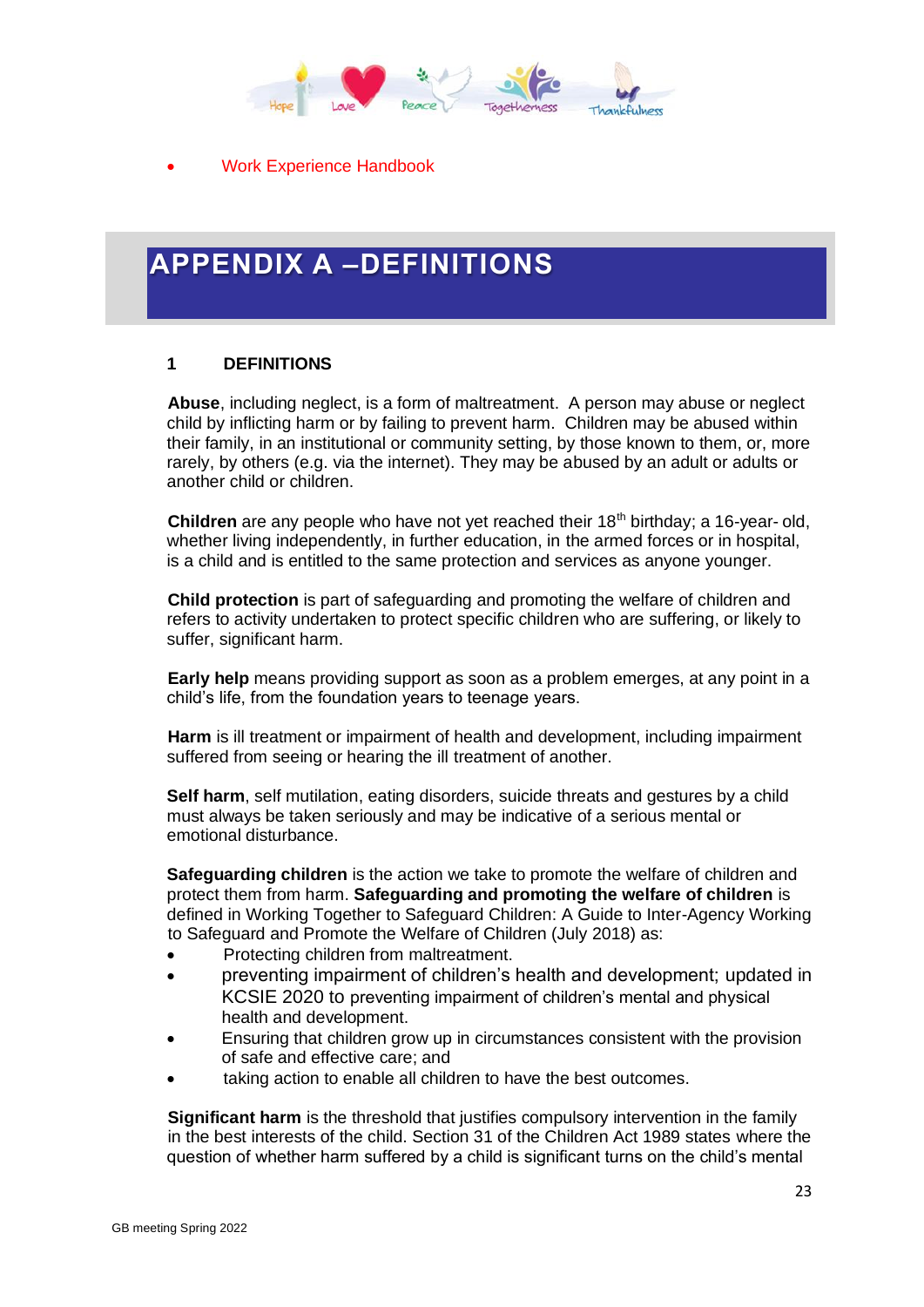

and physical health or development, his health or development shall be compared with that which could reasonably be expected of a similar child.

## **2 CATEGORIES OF ABUSE**

**Emotional abuse** is the persistent emotional maltreatment of a child such that it causes severe and persistent adverse effects on the child's emotional development. It may involve:

- making a child feel worthless, unloved or inadequate
- only there to meet another's needs
- inappropriate age or developmental expectations
- overprotection and limitation of exploration, learning and social interaction
- seeing or hearing the ill treatment of another, e.g. domestic abuse
- making the child feel worthless and unloved high criticism and low warmth
- serious bullying (including cyberbullying)
- exploitation or corruption

Some level of emotional abuse is involved in all types of maltreatment of a child, although it may occur alone.

**Neglect** is the persistent failure to meet a child's basic physical or psychological needs, likely to result in the serious impairment of the child's health or development. Neglect may occur during pregnancy as a result of maternal substance misuse. Once a child is born, it may involve a parent failing to:

- provide adequate food, clothing and shelter, including exclusion from home or abandonment
- protect a child from physical and emotional harm or danger
- ensure adequate supervision, including the use of inadequate care givers
- ensure access to appropriate medical care or treatment

It may also include neglect of, or unresponsiveness to, a child's basic emotional needs.

**Physical abuse** may involve hitting, shaking, throwing, poisoning, burning, scalding, drowning, suffocating, or otherwise causing physical harm to a child. Physical harm may also be caused when a parent or carer fabricates the symptoms of, or deliberately induces, illness in a child.

**Sexual abuse** involves forcing or enticing a child or young person to take part in sexual activities, including prostitution, whether or not the child is aware of what is happening. Activities may involve physical contact, including penetration of any part of the body, or non-penetrative acts. They may include non-contact activities, such as involving children looking at or in the production of sexual images, including on the internet, watching sexual activities, or encouraging children to behave in sexually inappropriate ways.

Child sexual exploitation is also sexual abuse; it involves children and young people receiving something, for example accommodation, drugs, gifts or affection, as a result of them performing sexual activities, or having others perform sexual activities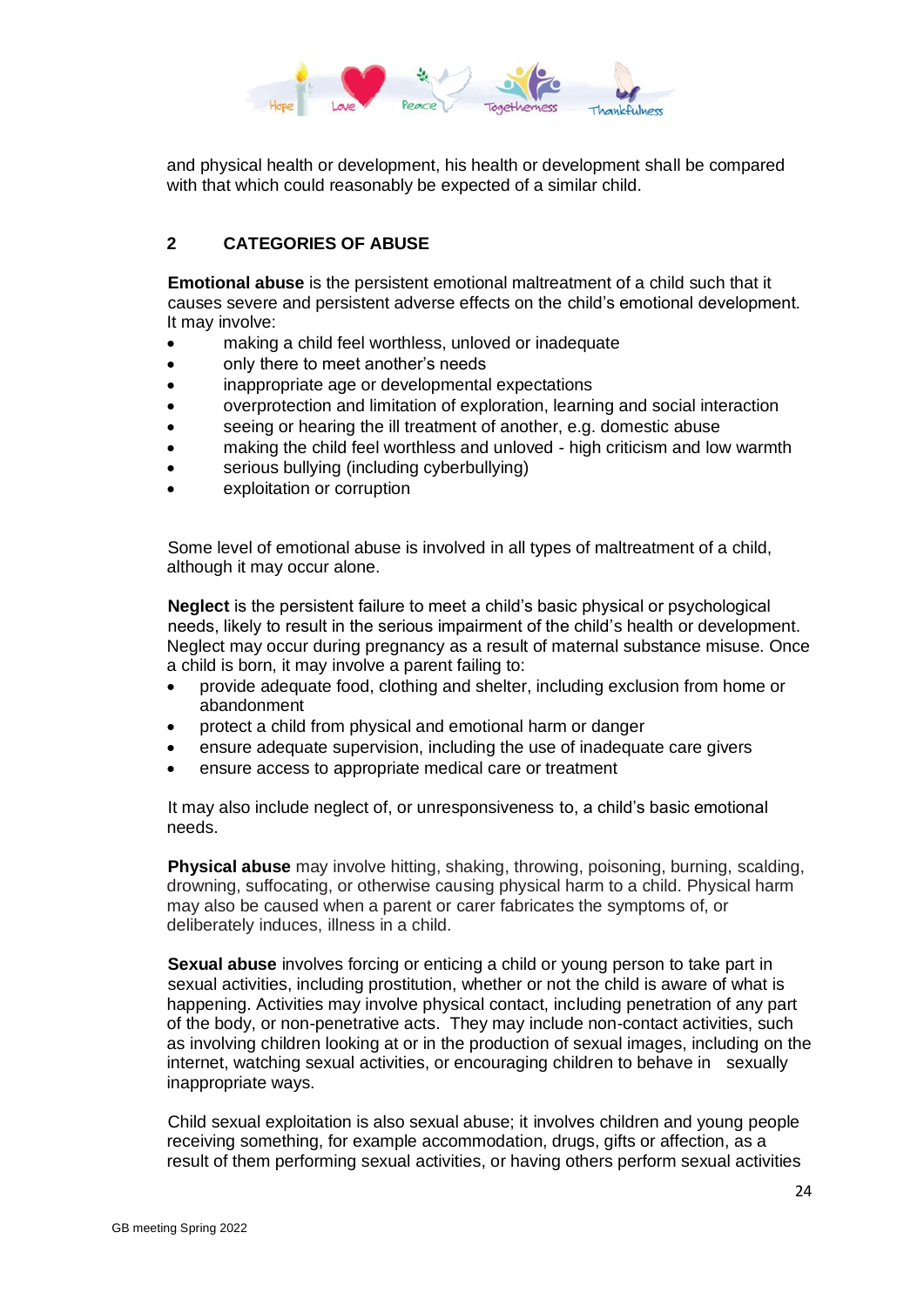

on them. It could take the form of grooming of children, e.g. to take part in sexual activities or to post sexual images of themselves on the internet.

Sexual abuse is not solely perpetrated by adult males. Women can also commit acts of sexual abuse, as can other children.

## **3 SPECIFIC SAFEGUARDING ISSUES**

Staff should be aware of specific safeguarding issues such as:

- child missing from education
- children and the Court System
- child missing from home or care
- children with family members in prison
- child sexual exploitation (CSE)
- child criminal exploitation county lines (CCE)
- bullying including cyberbullying
- domestic abuse
- drugs
- **Online**
- fabricated or induced illness
- faith abuse
- female genital mutilation (FGM)
- forced marriage
- gangs and youth violence
- gender-based violence/violence against women and girls (VAWG)
- homelessness
- "honour-based" abuse
- mental health –and possible links to indicators of abuse, neglect or exploitation
- peer on peer abuse
- private fostering
- preventing radicalisation and the Prevent duty
- self-harm and suicidal behaviour
- serious violent crime
- sexting (also known as Youth Produced Imagery)
- sexual violence/harassment
- teenage relationship abuse
- trafficking
- up skirting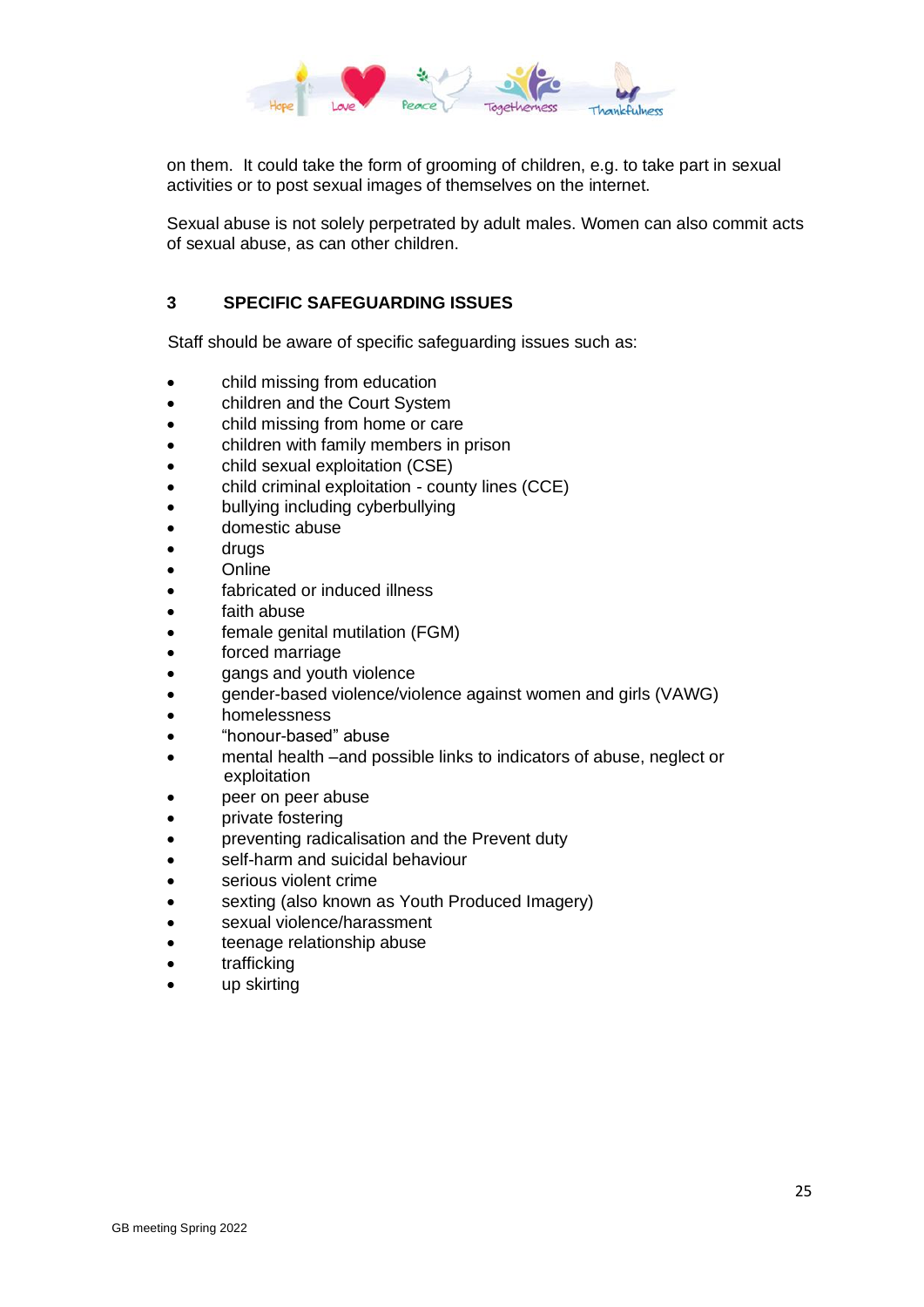

# <span id="page-25-0"></span>**APPENDIX B CRIMINAL AND SEXUAL EXPLOITATION OF CHILDREN**

#### **Child Criminal Exploitation (CCE)**

CCE is where an individual or group takes advantage of an imbalance of power to coerce, control, manipulate or deceive a child into any criminal activity (a) in exchange for something the victim needs or wants, and/or (b) for the financial or other advantage of the perpetrator or facilitator and/or (c) through violence or the threat of violence. The victim may have been criminally exploited even if the activity appears consensual. CCE does not always involve physical contact; it can also occur through the use of technology.

CCE can include children being forced to work in cannabis factories, being coerced into moving drugs or money across the country (county lines) forced to shoplift or pickpocket, or to threaten other young people.

Some of the following can be indicators of CCE:

- Children who appear with unexplained gifts or new possessions.
- Children who associate with other young people involved in exploitation.
- Children who suffer from changes in emotional well-being.
- Children who misuse drugs and alcohol.
- Children who go missing for periods of time or regularly come home late; and
- Children who regularly miss school or education or do not take part in education.

#### **Child Sexual Exploitation (CSE)**

CSE occurs where an individual or group takes advantage of an imbalance of power to coerce, manipulate or deceive a child into sexual activity (a) in exchange for something the victim needs or wants, and/or (b) for the financial advantage or increased status of the perpetrator or facilitator. The victim may have been sexually exploited even if the sexual activity appears consensual. CSE does not always involve physical contact; it can also occur through the use of technology. CSE can affect any child or young person (male or female) under the age of 18 years, including 16- and 17-year olds who can legally consent to have sex. It can include both contact (penetrative and non-penetrative acts) and non-contact sexual activity and may occur without the child or young person's immediate knowledge (e.g. through others copying videos or images they have created and posted on social media).

The above CCE indicators can also be indicators of CSE, as can:

- Children who have older boyfriends or girlfriends
- Children who suffer from sexually transmitted infections or become pregnant.

#### **County lines**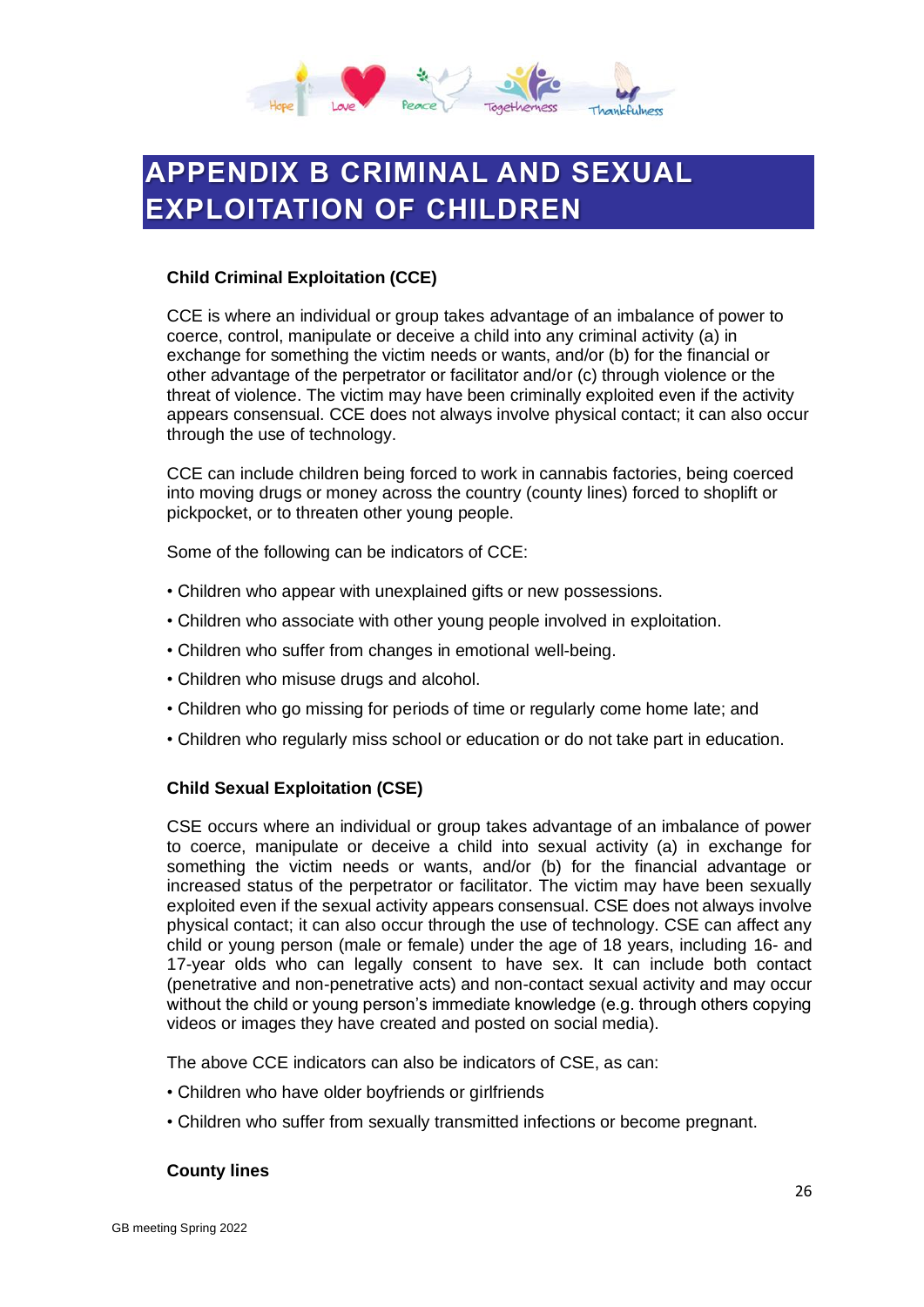

County lines is a term used to describe gangs and organised criminal networks involved in exporting illegal drugs (primarily crack cocaine and heroin) into one or more importing areas [within the UK], using dedicated mobile phone lines or other form of "deal line".

Exploitation is an integral part of the county lines offending model with children and vulnerable adults exploited to move [and store] drugs and money. Offenders will often use coercion, intimidation, violence (including sexual violence) and weapons to ensure compliance of victims. Children can be targeted and recruited into county lines in a number of locations including schools, further and higher educational institutions, pupil referral units, special educational needs schools, children's homes and care homes.

Children are often recruited to move drugs and money between locations and are known to be exposed to techniques such as 'plugging', where drugs are concealed internally to avoid detection. Children can easily become trapped by this type of exploitation as county lines gangs create drug debts and can threaten serious violence and kidnap towards victims (and their families) if they attempt to leave the county lines network.

One of the ways of identifying potential involvement in county lines are missing episodes (both from home and school), when the victim may have been trafficked for the purpose of transporting drugs and a referral to the National Referral Mechanism should be considered. If a child is suspected to be at risk of or involved in county lines, a safeguarding referral should be considered alongside consideration of availability of local services/third sector providers who offer support to victims of county lines exploitation.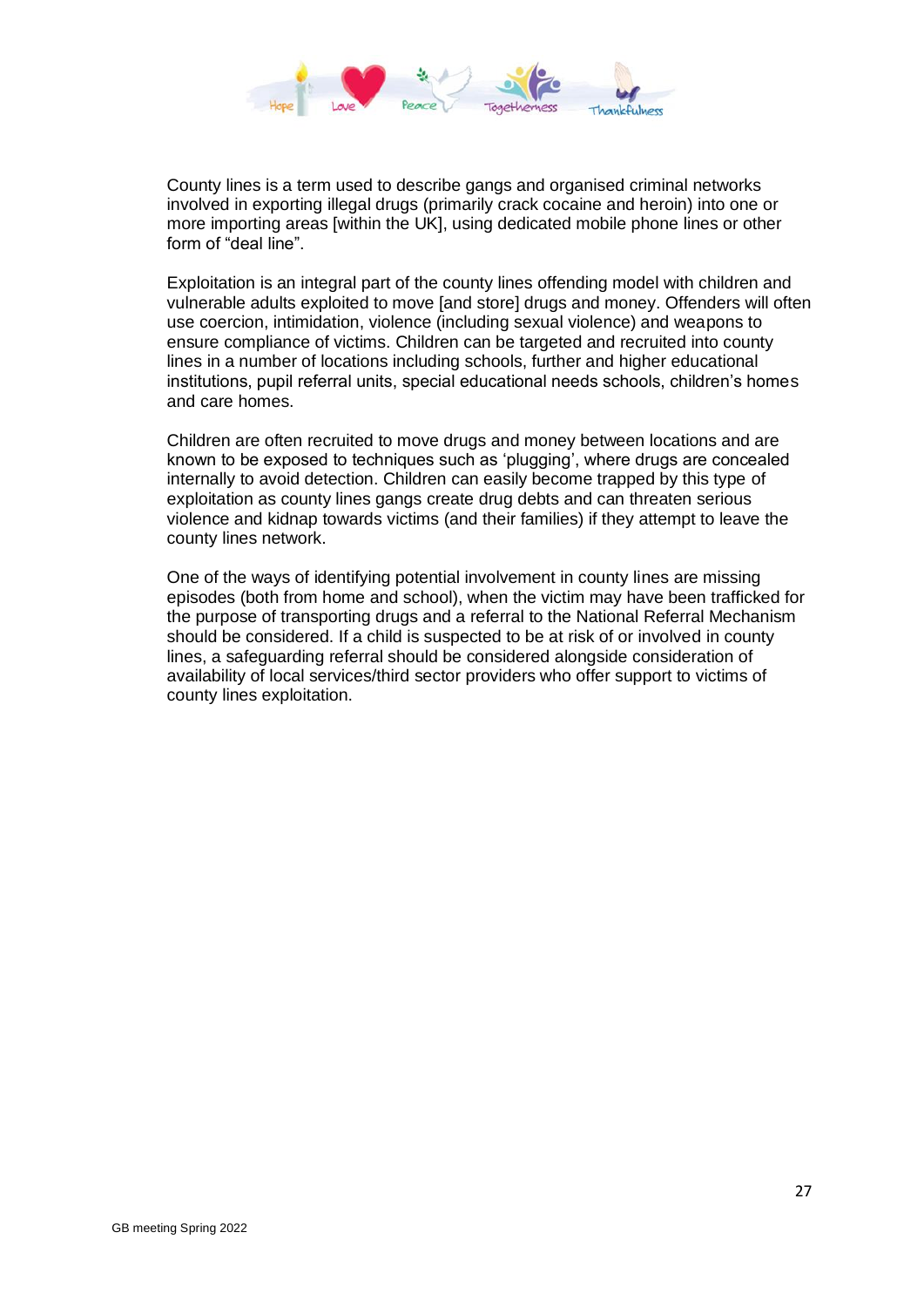

## <span id="page-27-0"></span>**APPENDIX C DOMESTIC ABUSE**

The cross-government definition of domestic violence and abuse is: any incident or pattern of incidents of controlling, coercive, threatening behaviour, violence or abuse between those aged 16 or over who are, or have been, intimate partners or family members regardless of gender or sexuality. The abuse can encompass but is not limited to: psychological; physical; sexual; financial; and emotional.

All children can witness and be adversely affected by domestic abuse in the context of their home life where domestic abuse occurs between family members. Exposure to domestic abuse and/or violence can have a serious, long lasting emotional and psychological impact on children. In some cases, a child may blame themselves for the abuse or may have had to leave the family home as a result.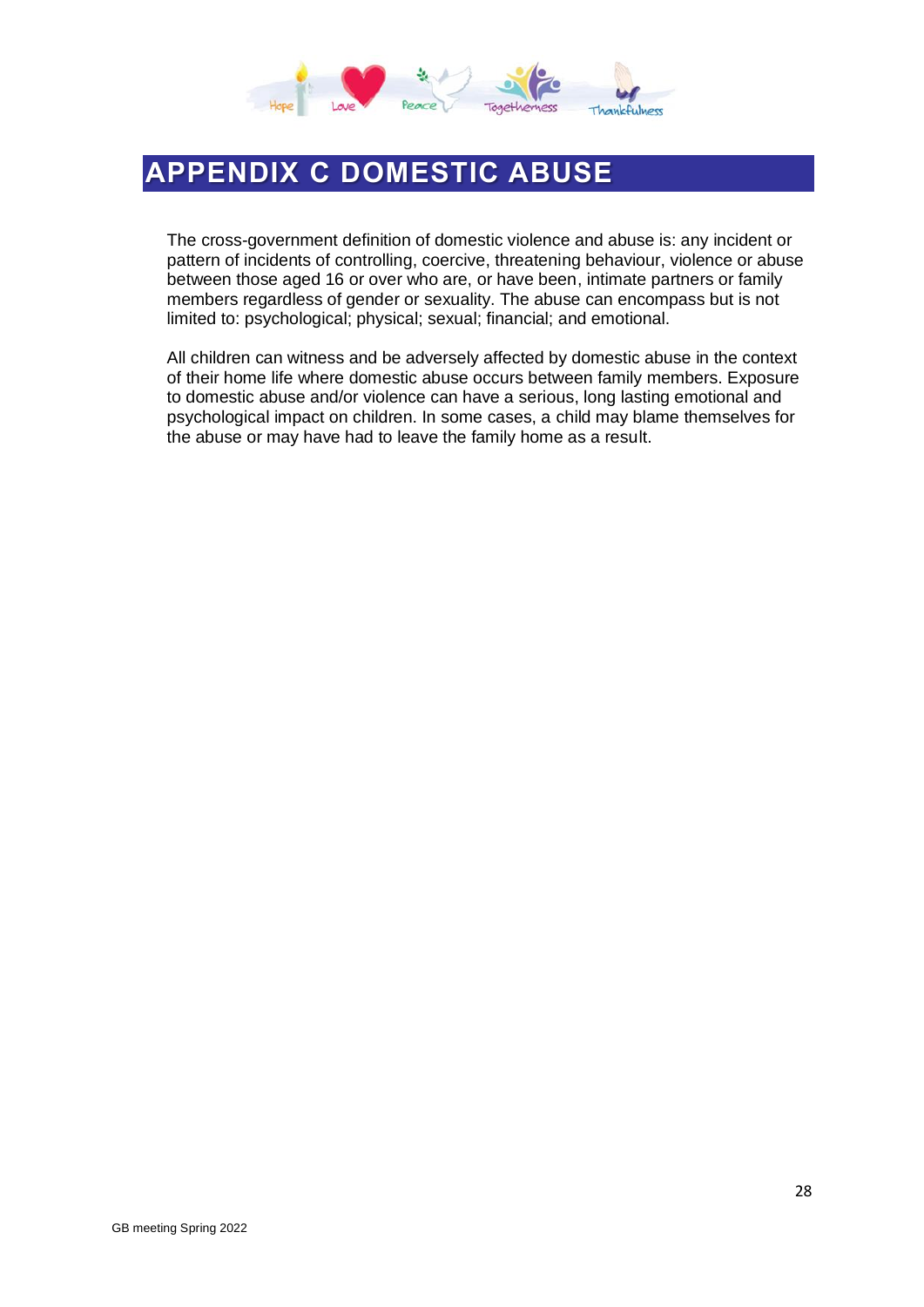

## <span id="page-28-0"></span>**APPENDIX D HONOUR BASED ABUSE**

#### **So-called 'honour-based' abuse (including Female Genital Mutilation and Forced Marriage)**

So-called 'honour-based' abuse (HBA) encompasses incidents or crimes which have been committed to protect or defend the honour of the family and/or the community, including female genital mutilation (FGM), forced marriage, and practices such as breast ironing. Abuse committed in the context of preserving "honour" often involves a wider network of family or community pressure and can include multiple perpetrators.

It is important to be aware of this dynamic and additional risk factors when deciding what form of safeguarding action to take. All forms of HBA are abuse (regardless of the motivation) and should be handled and escalated as such. Professionals in all agencies, and individuals and groups in relevant communities, need to be alert to the possibility of a child being at risk of HBA, or already having suffered HBA.

#### **Female Genital Mutilation (FGM)**

FGM comprises all procedures involving partial or total removal of the external female genitalia or other injury to the female genital organs. It is illegal in the UK and a form of child abuse with long-lasting harmful consequences.

FGM mandatory reporting duty for teachers - Section 5B of the Female Genital Mutilation Act 2003 (as inserted by section 74 of the Serious Crime Act 2015) places a statutory duty upon teachers along with regulated health and social care professionals in England and Wales, to report to the police where they discover (either through disclosure by the victim or visual evidence) that FGM appears to have been carried out on a girl under 18.

#### **Forced Marriage**

Forcing a person into a marriage is a crime in England and Wales. A forced marriage is one entered into without the full and free consent of one or both parties and where violence, threats or any other form of coercion is used to cause a person to enter into a marriage. Threats can be physical or emotional and psychological. A lack of full and free consent can be where a person does not consent or where they cannot consent (if they have learning disabilities, for example). Nevertheless, some perpetrators use perceived cultural practices as a way to coerce a person into marriage. Schools and colleges can play an important role in safeguarding children from forced marriage.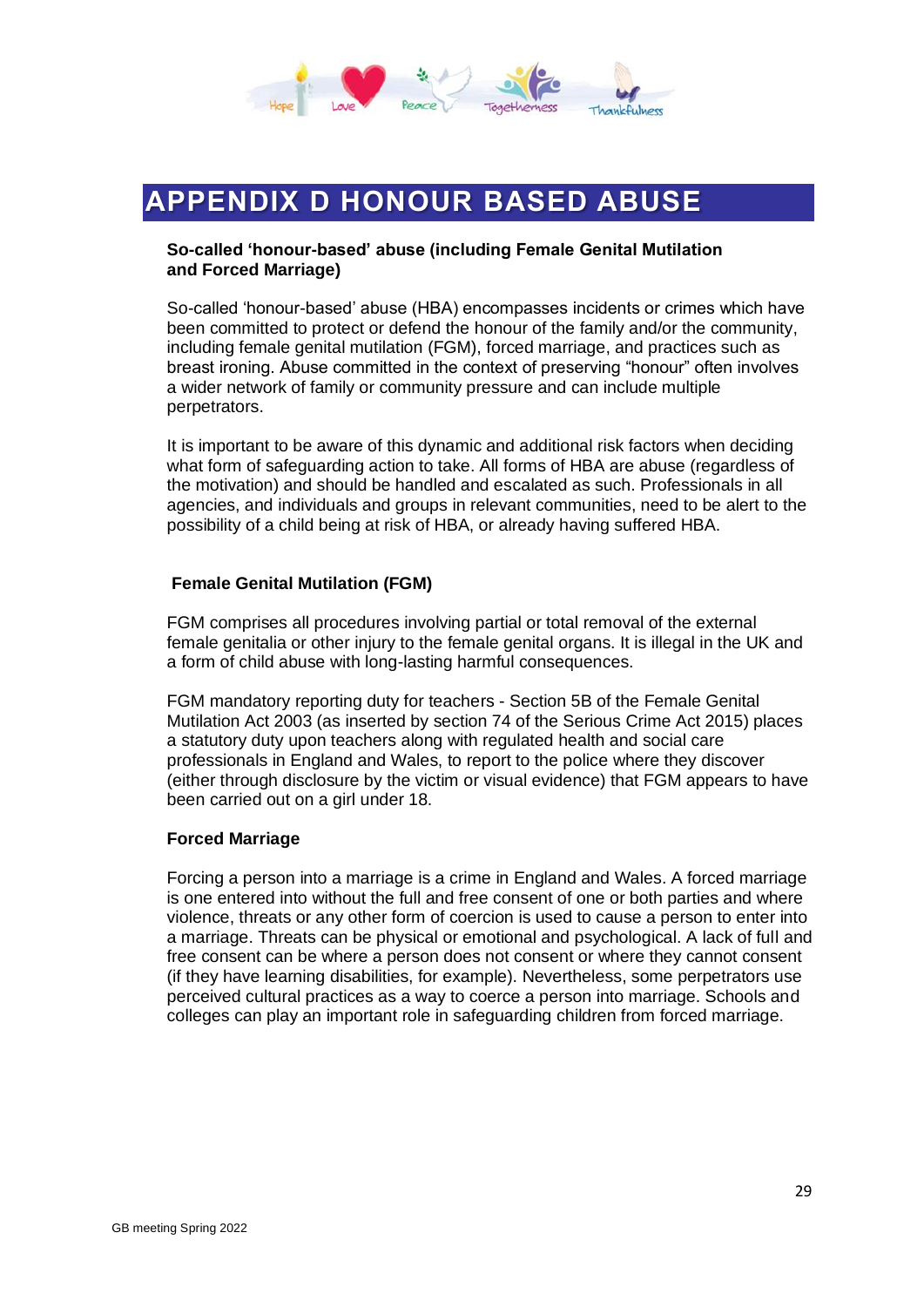

# <span id="page-29-0"></span>**APPENDIX E PREVENT**

#### **Preventing Radicalisation**

Children are vulnerable to extremist ideology and radicalisation. Similar to protecting children from other forms of harms and abuse, protecting children from this risk should be a part of a schools' or colleges' safeguarding approach.

• Extremism is the vocal or active opposition to our fundamental values, including democracy, the rule of law, individual liberty and the mutual respect and tolerance of different faiths and beliefs. This also includes calling for the death of members of the armed forces.

• Radicalisation refers to the process by which a person comes to support terrorism and extremist ideologies associated with terrorist groups.

• Terrorism is an action that endangers or causes serious violence to a person/people; causes serious damage to property; or seriously interferes or disrupts an electronic system. The use or threat must be designed to influence the government or to intimidate the public and is made for the purpose of advancing a political, religious or ideological cause.

There is no single way of identifying whether a child is likely to be susceptible to an extremist ideology. Background factors combined with specific influences such as family and friends may contribute to a child's vulnerability. Similarly, radicalisation can occur through many different methods (such as social media or the internet) and settings (such as within the home).

However, it is possible to protect vulnerable people from extremist ideology and intervene to prevent those at risk of radicalisation being radicalised. As with other safeguarding risks, staff should be alert to changes in children's behaviour, which could indicate that they may be in need of help or protection. Staff should use their judgement in identifying children who might be at risk of radicalisation and act proportionately which may include the designated safeguarding lead (or deputy) making a Prevent referral. The school's or college's designated safeguarding lead (and any deputies) should be aware of local procedures for making a Prevent referral.

#### **The Prevent duty**

All schools and colleges are subject to a duty under section 26 of the Counter Terrorism and Security Act 2015 (the CTSA 2015), in the exercise of their functions, to have "due regard to the need to prevent people from being drawn into terrorism" This duty is known as the Prevent duty.

#### **Channel**

Channel is a voluntary, confidential support programme which focuses on providing support at an early stage to people who are identified as being vulnerable to being drawn into terrorism. Prevent referrals may be passed to a multi-agency Channel panel, which will discuss the individual referred to determine whether they are vulnerable to being drawn into terrorism and consider the appropriate support required.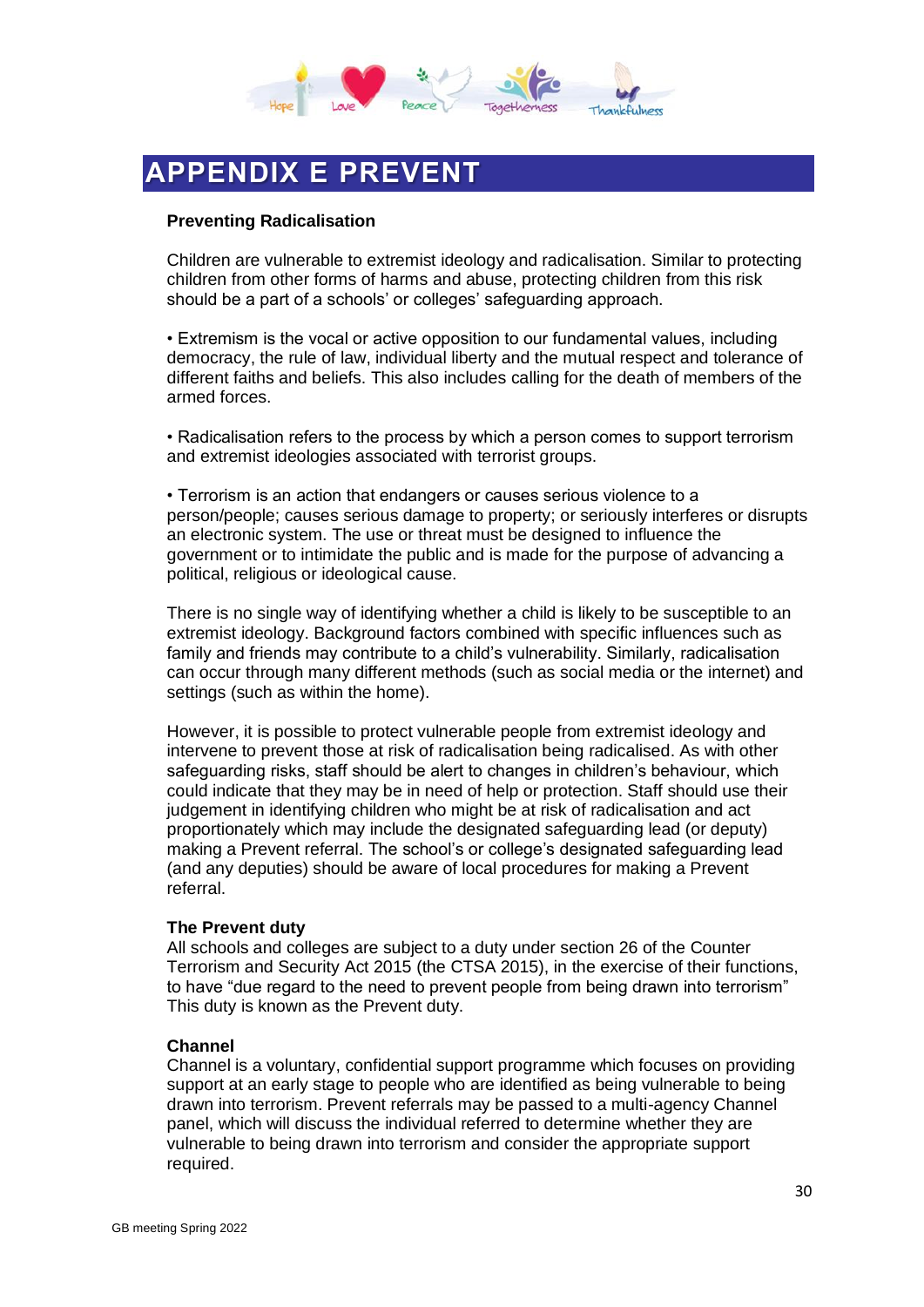

## <span id="page-30-0"></span>**APPENDIX F UPSKIRTING AND YOUTH PRODUCED IMAGERY**

#### **Up skirting**

The Voyeurism (Offences) Act, which is commonly known as the Up skirting Act, came into force on 12 April 2019. 'Up skirting' is where someone takes a picture under a person's clothing (not necessarily a skirt) without their permission and or knowledge, with the intention of viewing their genitals or buttocks (with or without underwear) to obtain sexual gratification, or cause the victim humiliation, distress or alarm. It is a criminal offence. Anyone of any gender, can be a victim.

#### **Youth Produced Imagery**

Sexting among children and young people can be a common occurrence, where they often describe these incidents as 'mundane'. Children involved in sexting incidents will be dealt with by the police as victims as opposed to perpetrators, unless there are mitigating circumstances. The DSL should record all incidents of sexting. This should include both the actions taken and the actions not taken, together with justifications. In applying judgement to the sexting incident consider the following:

- Significant age difference between the sender/receiver involved
- If there is any external coercion involved or encouragement beyond the sender/receiver.
- If you recognise the child as more vulnerable than is usual.
- If the image is of a severe or extreme nature.
- If the situation is not isolated and the image has been more widely distributed.
- If this is not the first-time children have been involved in a sexting act
- If other knowledge of either the sender or recipient may add cause for concern.

If these characteristics present cause for concern, then escalate or refer the incident. If not, manage the situation, accordingly, recording details of the incident, action and resolution. See CEOP website for further information.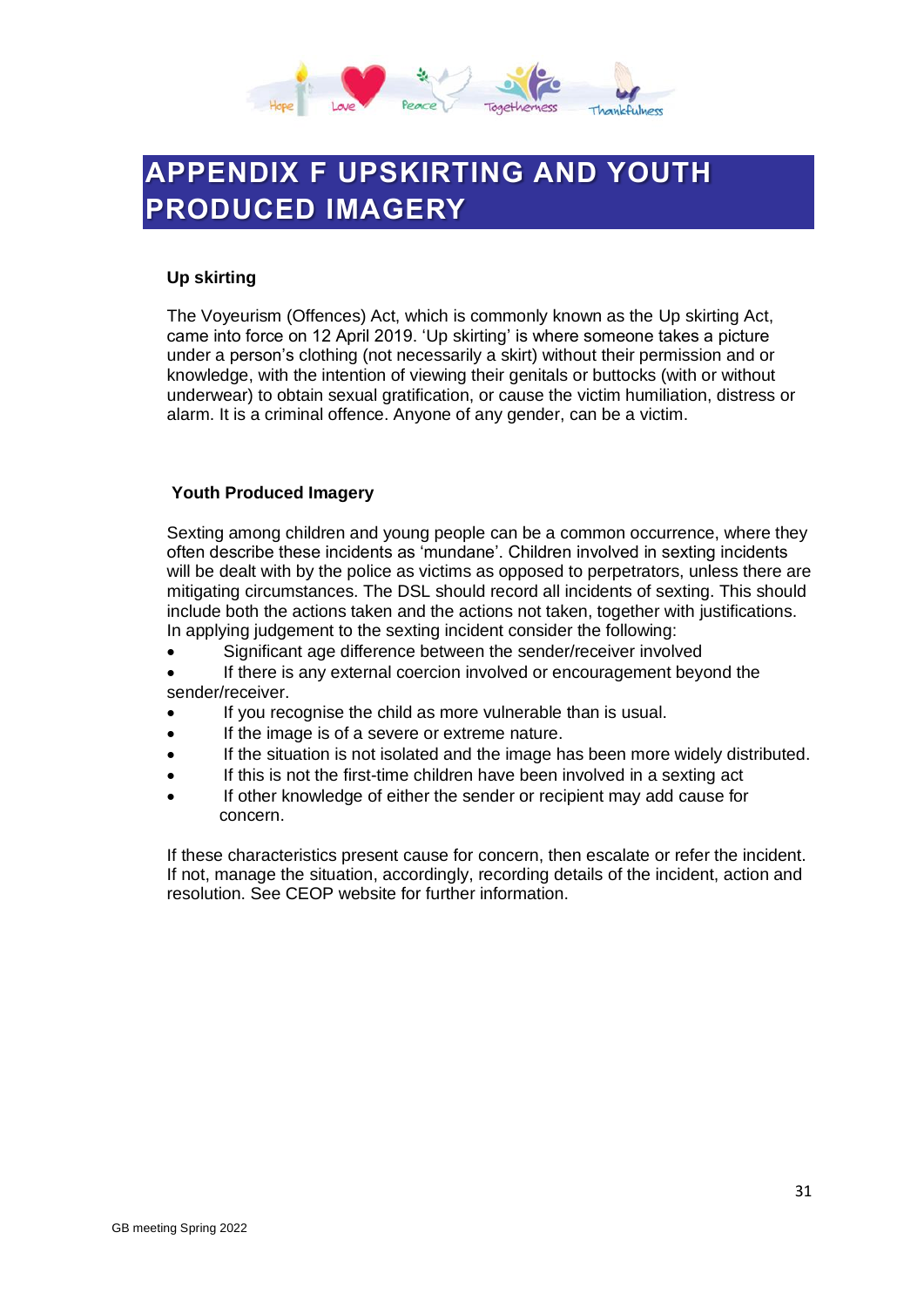

## <span id="page-31-0"></span>**APPENDIX G PRIVATE FOSTERING**

Parents and carers often fail to notify schools about private fostering arrangements even though they are legally required to notify Children's Services. Often this is because they are unaware of the requirements. They believe that this is a private family arrangement which does not concern anybody else.

Private fostering occurs when a child under 16 (or 18 if the child is disabled) is cared for and lives with an adult who is **not** a relative for 28 days or more. This could be a step parent (by marriage or civil partnership), grandparent, step grandparent, brother, sister, uncle or aunt.

Private fostering is a private arrangement made by the parent(s), (or those with parental responsibility) for someone to care for their child because they are unable to do so (permanently or temporarily). This may be due to a number reasons such as parental ill health, a parent going abroad or in to prison, a child being bought to the UK to study English or the relationship between the child and parent has broken down.

School staff play an essential role in identifying privately fostered children. If you know a child is being privately fostered you should advise the parent/carer that they have a legal obligation to report the arrangement to Children Social Care at least six weeks before it happens or within 48 hours if the arrangement is current having been made in an emergency.

Alert your Designated Safeguarding Lead who will ensure this is followed up with Children Social Care and the arrangement is assessed, approved, and monitored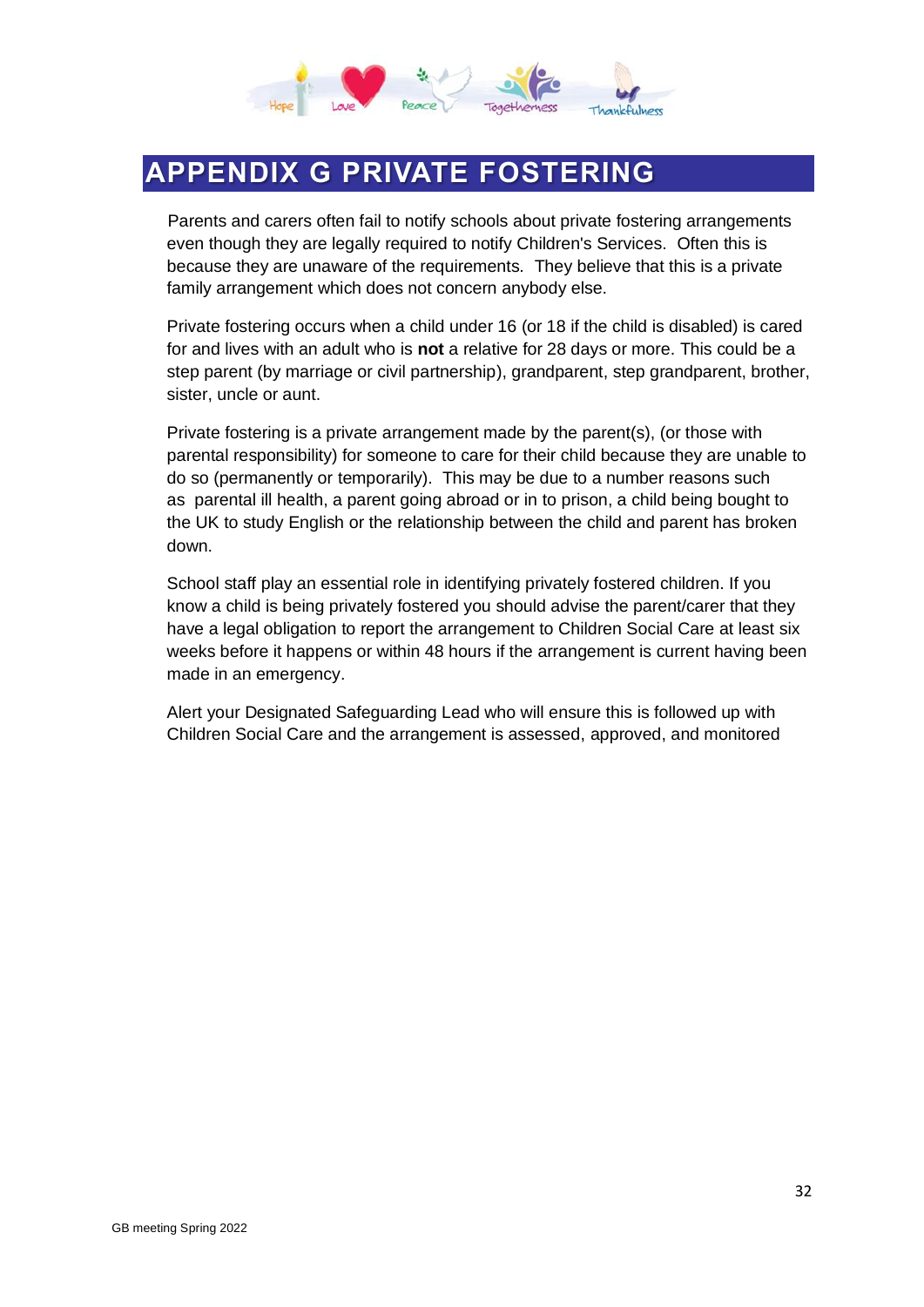

# <span id="page-32-0"></span>**APPENDIX H RECOGNISING ABUSE**

#### **RECOGNITION – WHAT TO LOOK FOR**

Staff members should refer to the detailed information about the categories of abuse and risk indicators in the Tameside Thresholds guidance for further guidance.

In an abusive relationship, the child may:

• appear frightened of their parent(s)

act in a way that is inappropriate to their age and development, although full account needs to be taken of different patterns of development and different ethnic groups

In an abusive relationship, the parent or carer may:

- persistently avoid child health services and treatment of the child's illnesses
- have unrealistic expectations of the child
- frequently complain about or to the child and fail to provide attention or praise
- be absent
- be misusing substances
- persistently refuse to allow access on home visits by professionals
- be involved in domestic violence and abuse
- be socially isolated

Staff should be aware that children with special educational needs and disabilities can face additional safeguarding challenges including assumptions that indicators of possible abuse such as behaviour, mood and injury relate to the child's disability and children with special educational needs and disabilities are particularly vulnerable to bullying and often show no outward signs. Communication issues can be a barrier to effective safeguarding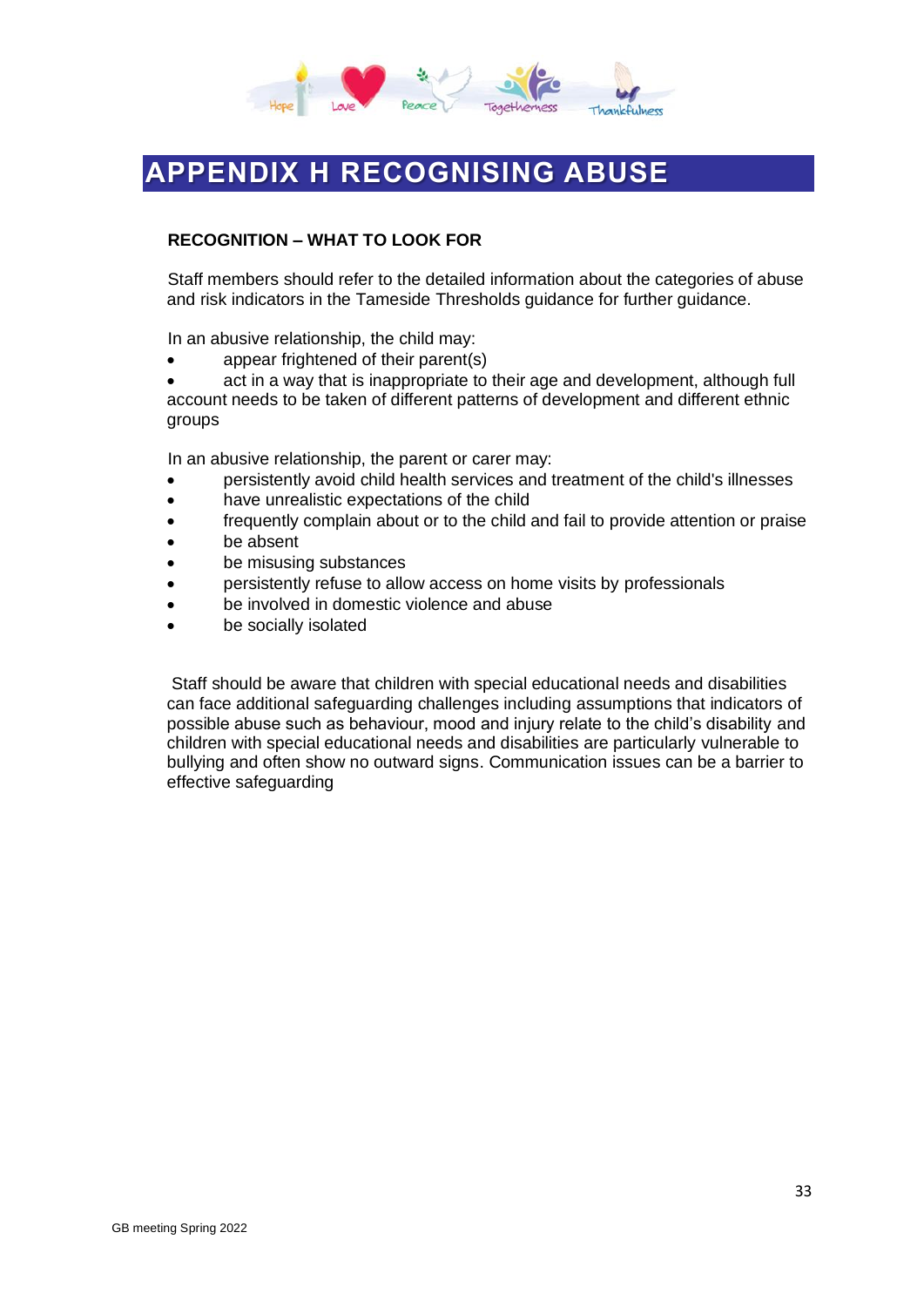

## <span id="page-33-0"></span>**APPENDIX I PEER ON PEER ABUSE**

### **ALLEGATIONS OF ABUSE MADE AGAINST OTHER CHILDREN- PEER ON PEER ABUSE**

At our educational establishment we believe that all children have a right to attend educational establishment and learn in a safe environment. Children should be free from harm by adults in the educational establishment and other students.

We recognise that some pupils will sometimes negatively affect the learning and wellbeing of others and their behaviour will be dealt with under the educational establishment's Behaviour Policy. Children can abuse other children. This is generally referred to as peer on peer abuse and can take many forms. This can include (but is not limited to) bullying (including cyberbullying); sexual violence and sexual harassment; physical abuse such as hitting, kicking, shaking, biting, hair pulling, or otherwise causing physical harm; sexting and initiating/hazing type violence and rituals.

**All** staff should be aware that children can abuse other children (often referred to as peer on peer abuse). This is most likely to include, but may not be limited to: • bullying (including cyberbullying);

• physical abuse such as hitting, kicking, shaking, biting, hair pulling, or otherwise causing physical harm;

• sexual violence, such as rape, assault by penetration and sexual assault;

• sexual harassment, such as sexual comments, remarks, jokes and online sexual harassment, which may be stand-alone or part of a broader pattern of abuse;

• up skirting, typically involves taking a picture under a person's clothing without them knowing, with the intention of viewing their genitals or buttocks to obtain sexual gratification, or cause the victim humiliation, distress or alarm; which

• sexting (also known as youth produced sexual imagery); and

• initiation/hazing type violence and rituals.

#### **Serious violence**

All staff should be aware of indicators, which may signal that children are at risk from, or are involved with serious violent crime. These may include increased absence from school, a change in friendships or relationships with older individuals or groups, a significant decline in performance, signs of self-harm or a significant change in wellbeing, or signs of assault or unexplained injuries. Unexplained gifts or new possessions could also indicate that children have been approached by, or are involved with, individuals associated with criminal networks or gangs.

#### **Safeguarding allegations**

It is important to remember that Peer-on-Peer Abuse does not occur in a vacuum. It occurs in a society where there are structures and norms that shape young people's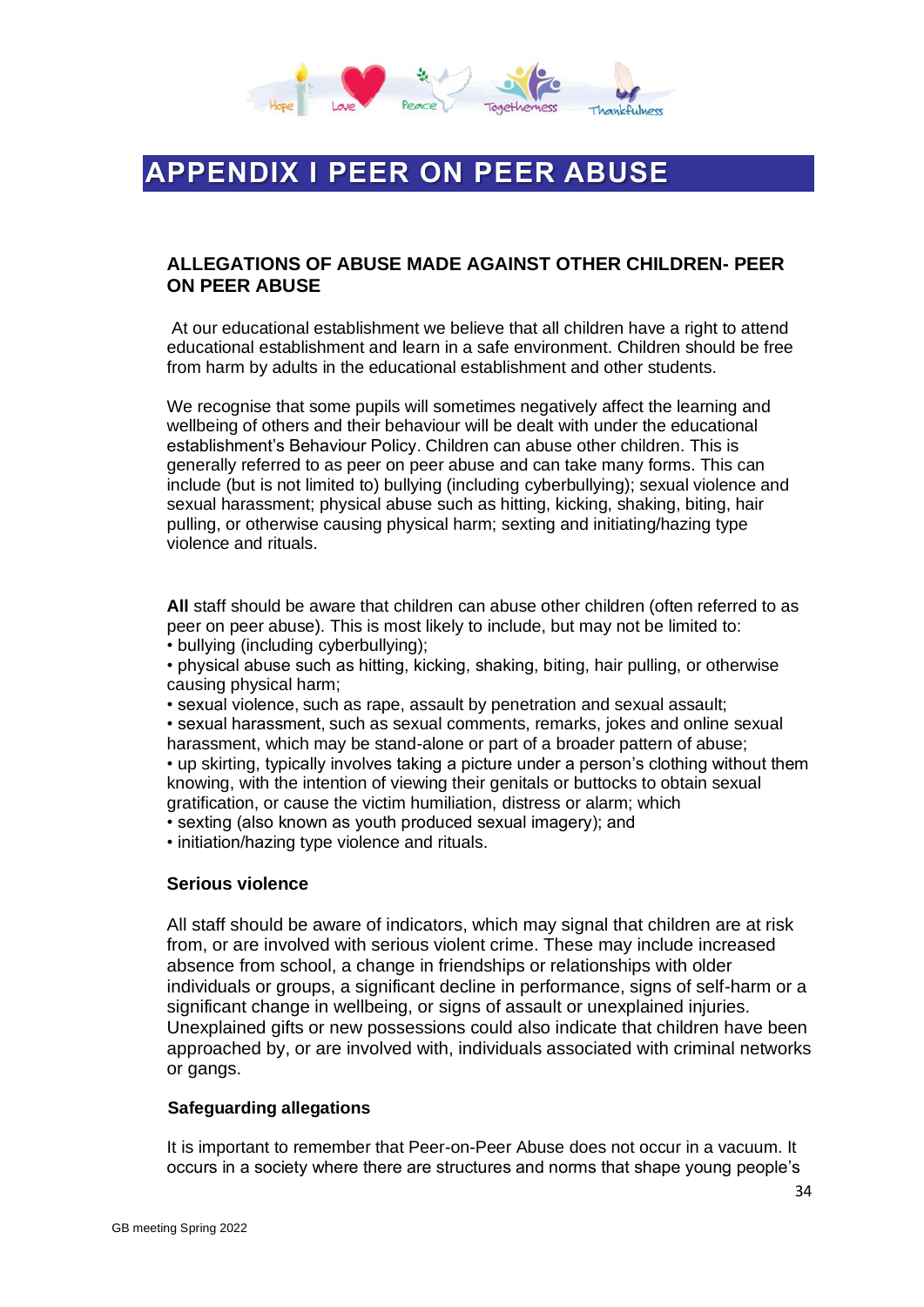

views, experiences and behaviours, as well as responses to them. Consequently, there are different issues of gender that will need to be considered when responding to allegations made against pupils by others in the educational establishment, which are of a safeguarding nature. Safeguarding issues raised in this way may include physical abuse, emotional abuse, sexual abuse and sexual exploitation. It is likely that to be considered a safeguarding allegation against a pupil, some of the following features will be found.

The allegation:

• is made against an older pupil and refers to their behaviour towards a younger pupil or a more vulnerable pupil

- is of a serious nature, possibly including a criminal offence
- raises risk factors for other pupils in the educational establishment
- indicates that other pupils may have been affected by this pupil

• indicates that young people outside the educational establishment may be affected by this pupil

#### **Examples of safeguarding issues against a pupil could include:**

Physical Abuse

- violence, particularly pre-planned
- forcing others to use drugs or alcohol

#### Emotional Abuse

- blackmail or extortion
- threats and intimidation

#### Sexual Abuse

- indecent exposure, indecent touching or serious sexual assaults
- forcing others to watch pornography or take part in sexting

Sexual Exploitation

- encouraging other children to attend inappropriate parties
- photographing or videoing other children performing indecent acts

In areas where gangs are prevalent, older pupils may attempt to recruit younger pupils using any or all of the above methods. Young people suffering from sexual exploitation themselves may be forced to recruit other young people under threat of violence.

#### **Minimising the risk of safeguarding concerns towards pupils from other pupils**

We will provide a developmentally appropriate PSHE syllabus which develops pupils' understanding of acceptable behaviour and keeping themselves safe.

Have systems in place for any pupil to raise concerns with staff, knowing they will be listened to, believed and valued.

Deliver targeted work on assertiveness and keeping safe to those pupils identified as being at risk.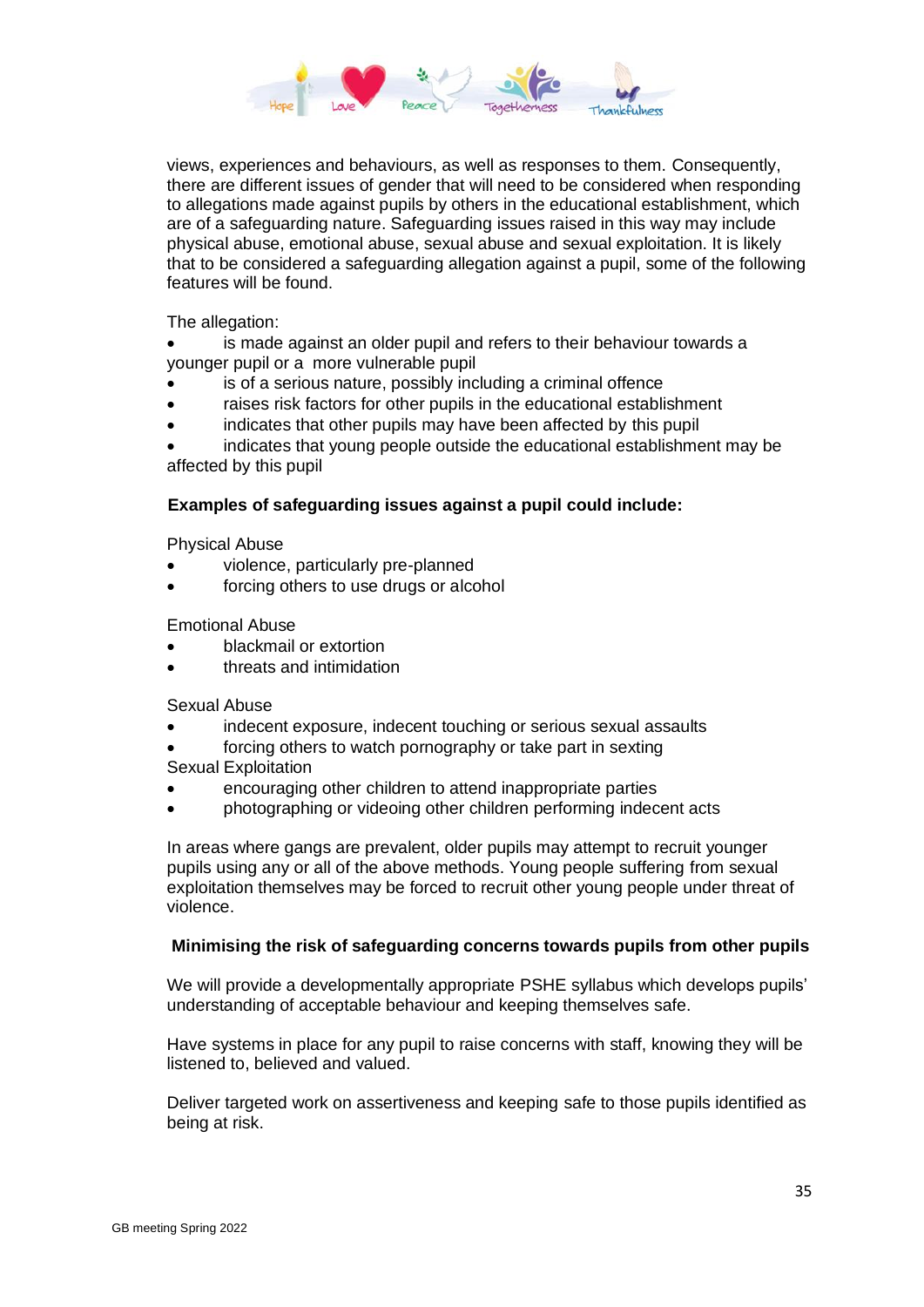

On occasion, some pupils will present a safeguarding risk to other pupils. The educational establishment should be informed that the young person raises safeguarding concerns, for example, they are coming back into educational establishment following a period in custody or they have experienced serious abuse themselves.

These pupils will need an individual risk management plan to ensure that other pupils are kept safe and they themselves are not laid open to malicious allegations. There is a need to balance the tension between privacy and safeguarding.

#### **What to do :**

*When an allegation is made by a pupil against another pupil, members of staff should consider whether the complaint raises a safeguarding concern. If there is a safeguarding concern the DSL should be informed.*

*A factual record should be made of the allegation, but no attempt at this stage should be made to investigate the circumstances.*

*The DSL should contact the Children's Hub or EHA Advisor to discuss the case. It is possible that Children's Social Care are already aware of safeguarding concerns around this young person. The DSL will follow through the outcomes of the discussion and make a statement of referral where appropriate.*

*The DSL will make a record of the concern, the discussion and any outcome and keep a copy in the files of both pupils' files.*

*If the allegation indicates a potential criminal offence has taken place, the police should be contacted at the earliest opportunity and parents/carers informed (of both the pupil being complained about and the alleged victim).*

*Where neither Children's Social Care nor the police accept the complaint, a thorough educational establishment investigation should take place into the matter using the educational establishment's usual disciplinary procedures.*

*In situations where the educational establishment considers a safeguarding risk is present, a risk assessment should be prepared along with a preventative, supervision plan.* 

*The plan should be monitored and a date set for a follow-up evaluation with everyone concerned.*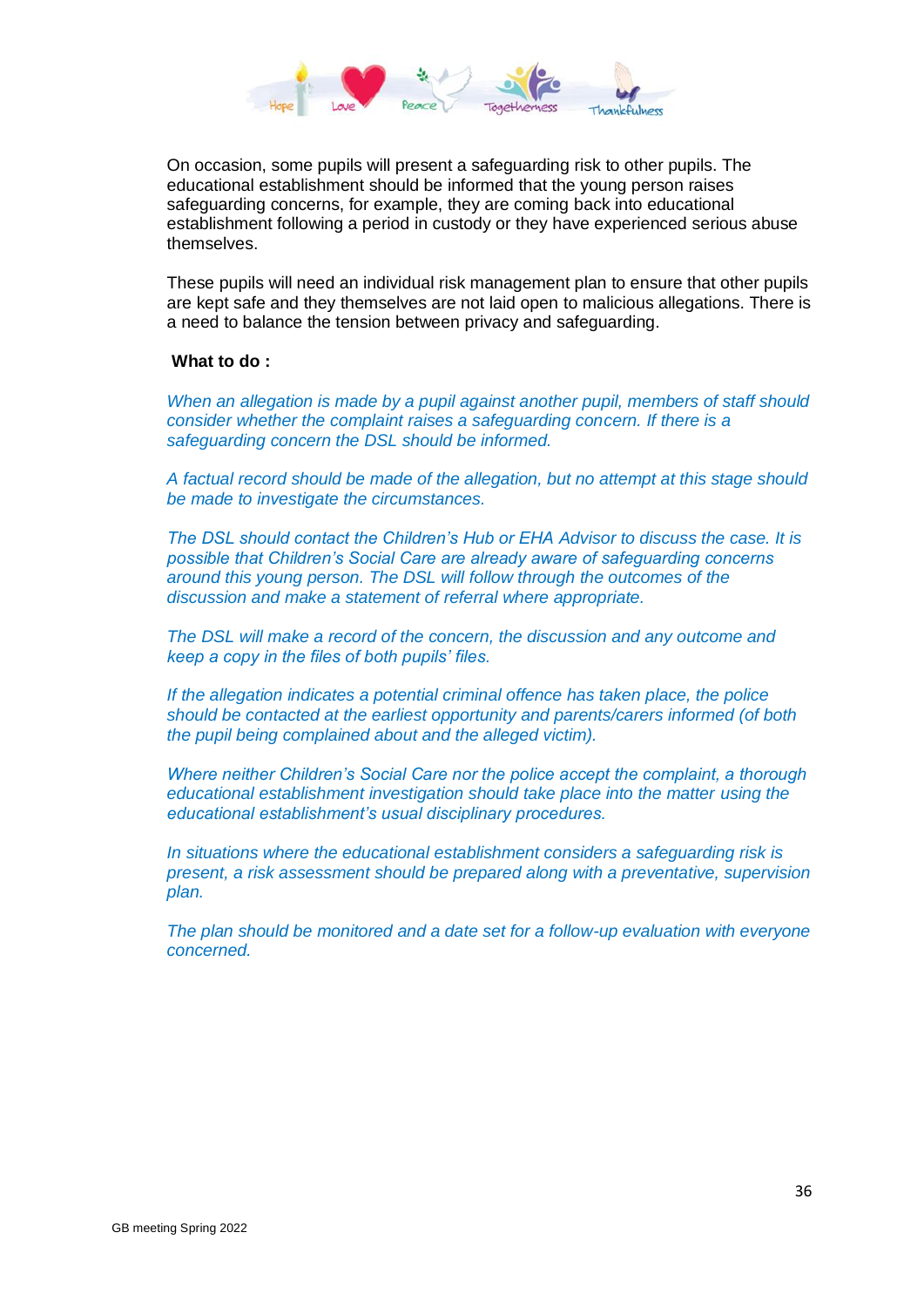

# <span id="page-36-0"></span>**APPENDIX J SEXUAL VIOLENCE AND HARASSMENT**

#### **SEXUAL VIOLENCE AND SEXUAL HARASSMENT BETWEEN CHILDREN IN SCHOOLS AND COLLEGES**

Sexual violence and sexual harassment can occur between two children of **any** age and sex. It can also occur through a group of children sexually assaulting or sexually harassing a single child or group of children.

Children who are victims of sexual violence and sexual harassment will likely find the experience stressful and distressing. This will, in all likelihood, adversely affect their educational attainment. Sexual violence and sexual harassment exist on a continuum and may overlap, they can occur online and offline (both physical and verbal) and are never acceptable. It is important that **all** victims are taken seriously and offered appropriate support. Staff should be aware that some groups are potentially more at risk. Evidence shows girls, children with SEND and LGBT children are at greater risk.

Staff will be aware of the importance of:

• making clear that sexual violence and sexual harassment is not acceptable, will never be tolerated and is not an inevitable part of growing up;

• not tolerating or dismissing sexual violence or sexual harassment as "banter", "part of growing up", "just having a laugh" or "boys being boys"; and

• challenging behaviours (potentially criminal in nature), such as grabbing bottoms, breasts and genitalia, flicking bras and lifting up skirts. Dismissing or tolerating such behaviours risks normalising them.